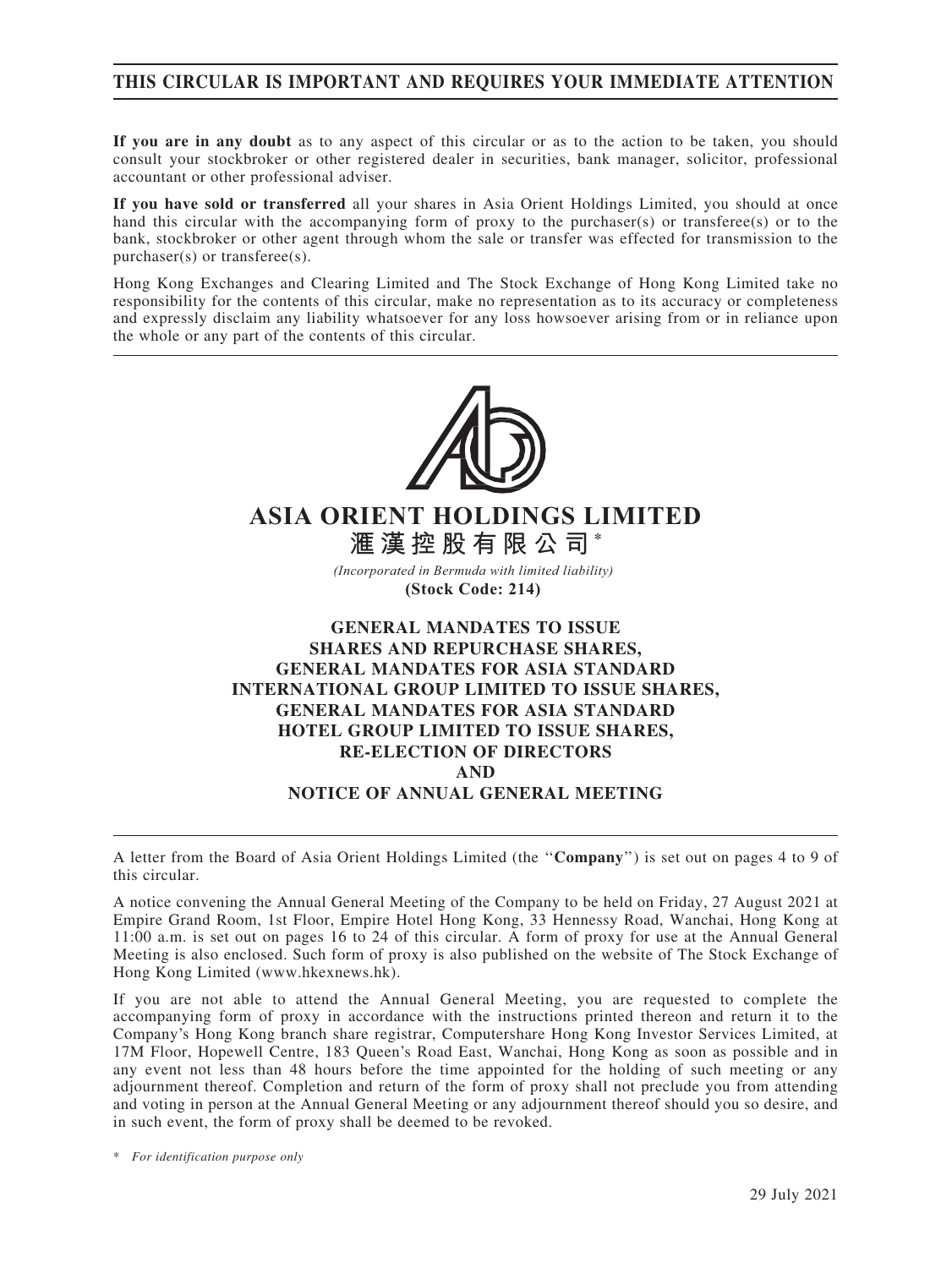# **CONTENTS**

### Page

|                                                                                                   | $\mathbf{1}$   |
|---------------------------------------------------------------------------------------------------|----------------|
|                                                                                                   | $\overline{4}$ |
| 1 <sub>1</sub>                                                                                    | $\overline{4}$ |
| 2.                                                                                                | 5              |
| 3.<br>General Mandates for Asia Standard to issue Asia Standard Shares                            | 6              |
| General Mandates for AS Hotel to issue AS Hotel Shares<br>4.                                      | 6              |
| 5 <sub>1</sub>                                                                                    | $\overline{7}$ |
| 6.                                                                                                | 8              |
| 7.                                                                                                | 9              |
| 8.                                                                                                | 9              |
| 9.                                                                                                | 9              |
| Appendix I<br><b>Explanatory Statement on the Repurchase Mandate </b><br>$\overline{\phantom{m}}$ | 10             |
| Biographical information of Directors to be re-elected<br>Appendix II<br>$\sim$ $-$               | 13             |
|                                                                                                   | 16             |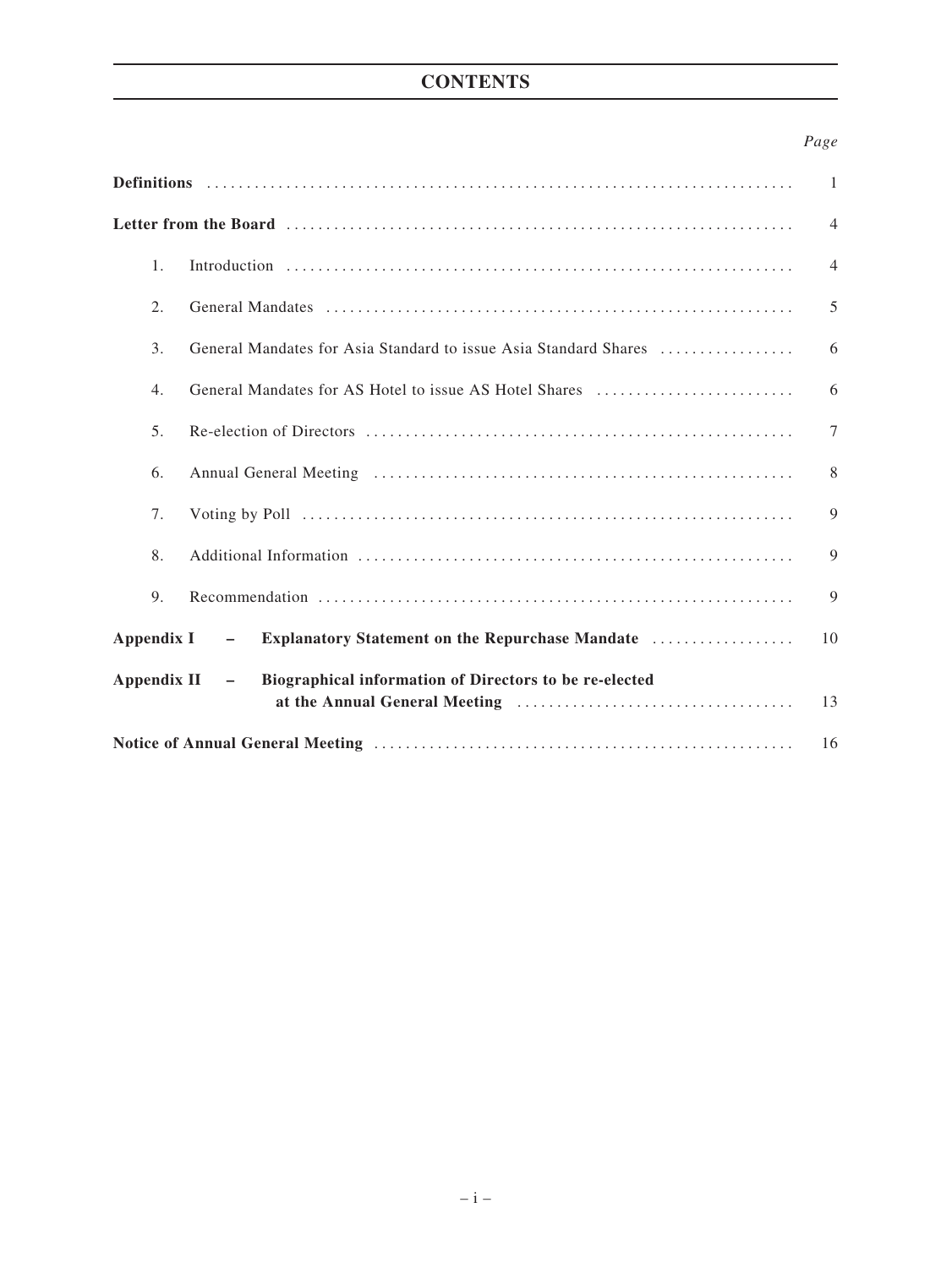# DEFINITIONS

In this circular (including the Appendices), unless the context otherwise requires, the following expressions have the following meanings:

| "Annual General Meeting"              | the 2021 annual general meeting of the Company to be held at<br>Empire Grand Room, 1st Floor, Empire Hotel Hong Kong, 33<br>Hennessy Road, Wanchai, Hong Kong on Friday, 27 August 2021<br>at 11:00 a.m.;                                                                                                          |
|---------------------------------------|--------------------------------------------------------------------------------------------------------------------------------------------------------------------------------------------------------------------------------------------------------------------------------------------------------------------|
| "Asia Standard"                       | Asia Standard International Group Limited, an exempted company<br>incorporated under the laws of Bermuda with limited liability<br>whose Asia Standard Shares are listed on the Main Board of the<br>Stock Exchange and a 51.79%-owned Subsidiary of the Company;                                                  |
| "Asia Standard AGM"                   | the 2021 annual general meeting of Asia Standard to be held on<br>Friday, 27 August 2021 at Empire Grand Room, 1st Floor, Empire<br>Hotel Hong Kong, 33 Hennessy Road, Wanchai, Hong Kong at<br>10:30 a.m.;                                                                                                        |
| "Asia Standard Directors"             | the directors of Asia Standard;                                                                                                                                                                                                                                                                                    |
| "Asia Standard Issue Mandate"         | a general mandate proposed to be granted to the Asia Standard<br>Directors at the Asia Standard AGM to allot, issue and deal with<br>Asia Standard Shares not exceeding 20% of the issued share<br>capital of Asia Standard as at the date of passing of the relevant<br>ordinary resolution approving such grant; |
| "Asia Standard Repurchase<br>Mandate" | a general mandate proposed to be granted to the Asia Standard<br>Directors at the Asia Standard AGM to repurchase Asia Standard<br>Shares not exceeding 10% of the issued share capital of Asia<br>Standard as at the date of passing of the relevant ordinary<br>resolution approving such grant;                 |
| "Asia Standard Share(s)"              | ordinary share(s) of HK\$0.01 each in the share capital of Asia<br>Standard;                                                                                                                                                                                                                                       |
| "Asia Standard Shareholder(s)"        | holder(s) of the Asia Standard Shares from time to time;                                                                                                                                                                                                                                                           |
| "AS Hotel"                            | Asia Standard Hotel Group Limited, an exempted company<br>incorporated under the laws of Bermuda with limited liability<br>whose AS Hotel Shares are listed on the Main Board of the Stock<br>Exchange and a 193.06%-owned Subsidiary of Asia Standard;                                                            |
| "AS Hotel AGM"                        | the 2021 annual general meeting of AS Hotel to be held on Friday,<br>27 August 2021 at Empire Grand Room, 1st Floor, Empire Hotel<br>Hong Kong, 33 Hennessy Road, Wanchai, Hong Kong at<br>10:00 a.m.;                                                                                                             |
| "AS Hotel Directors"                  | the directors of AS Hotel;                                                                                                                                                                                                                                                                                         |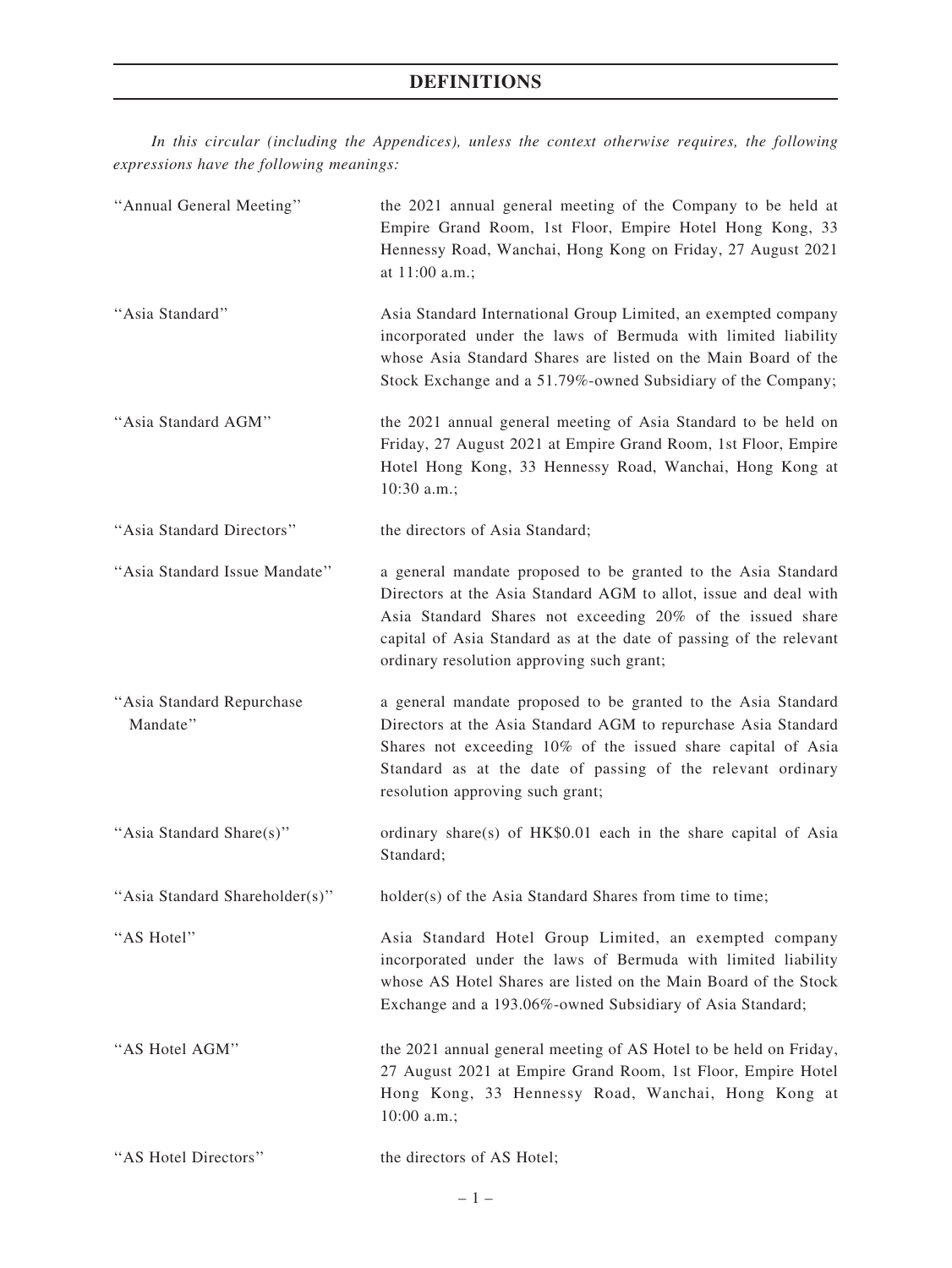# DEFINITIONS

| "AS Hotel Issue Mandate"      | a general mandate proposed to be granted to the AS Hotel<br>Directors at the AS Hotel AGM to allot, issue and deal with AS<br>Hotel Shares not exceeding 20% of the issued share capital of AS<br>Hotel as at the date of passing of the relevant ordinary resolution<br>approving such grant; |
|-------------------------------|------------------------------------------------------------------------------------------------------------------------------------------------------------------------------------------------------------------------------------------------------------------------------------------------|
| "AS Hotel Repurchase Mandate" | a general mandate proposed to be granted to the AS Hotel<br>Directors at the AS Hotel AGM to repurchase AS Hotel Shares<br>not exceeding 10% of the issued share capital of AS Hotel as at<br>the date of passing of the relevant ordinary resolution approving<br>such grant;                 |
| "AS Hotel Share(s)"           | ordinary share(s) of HK\$0.02 each in the share capital of AS<br>Hotel;                                                                                                                                                                                                                        |
| "AS Hotel Shareholder(s)"     | holder(s) of the AS Hotel Shares from time to time;                                                                                                                                                                                                                                            |
| "Board"                       | the board of Directors;                                                                                                                                                                                                                                                                        |
| "Bye-Laws"                    | the bye-laws of the Company, as amended from time to time;                                                                                                                                                                                                                                     |
| "Close Associate(s)"          | has the same meanings as defined in Rule 1.01 of the Listing<br>Rules;                                                                                                                                                                                                                         |
| "Company"                     | Asia Orient Holdings Limited, an exempted company incorporated<br>under the laws of Bermuda with limited liability whose Shares are<br>listed on the Main Board of the Stock Exchange;                                                                                                         |
| "Controlling Shareholder(s)"  | has the same meanings as defined in Rule 1.01 of the Listing<br>Rules;                                                                                                                                                                                                                         |
| "Core Connected Person(s)"    | has the same meanings as defined in Rule 1.01 of the Listing<br>Rules;                                                                                                                                                                                                                         |
| "Corporate Governance Code"   | the corporate governance code as set out in Appendix 14 to the<br>Listing Rules;                                                                                                                                                                                                               |
| "Director(s)"                 | the director(s) of the Company;                                                                                                                                                                                                                                                                |
| "General Mandates"            | the Share Issue Mandate and the Repurchase Mandate to be sought<br>at the Annual General Meeting as set out in the Notice of Annual<br>General Meeting;                                                                                                                                        |
| "Group"                       | the Company and its Subsidiaries;                                                                                                                                                                                                                                                              |
| "HK\$"                        | Hong Kong dollars;                                                                                                                                                                                                                                                                             |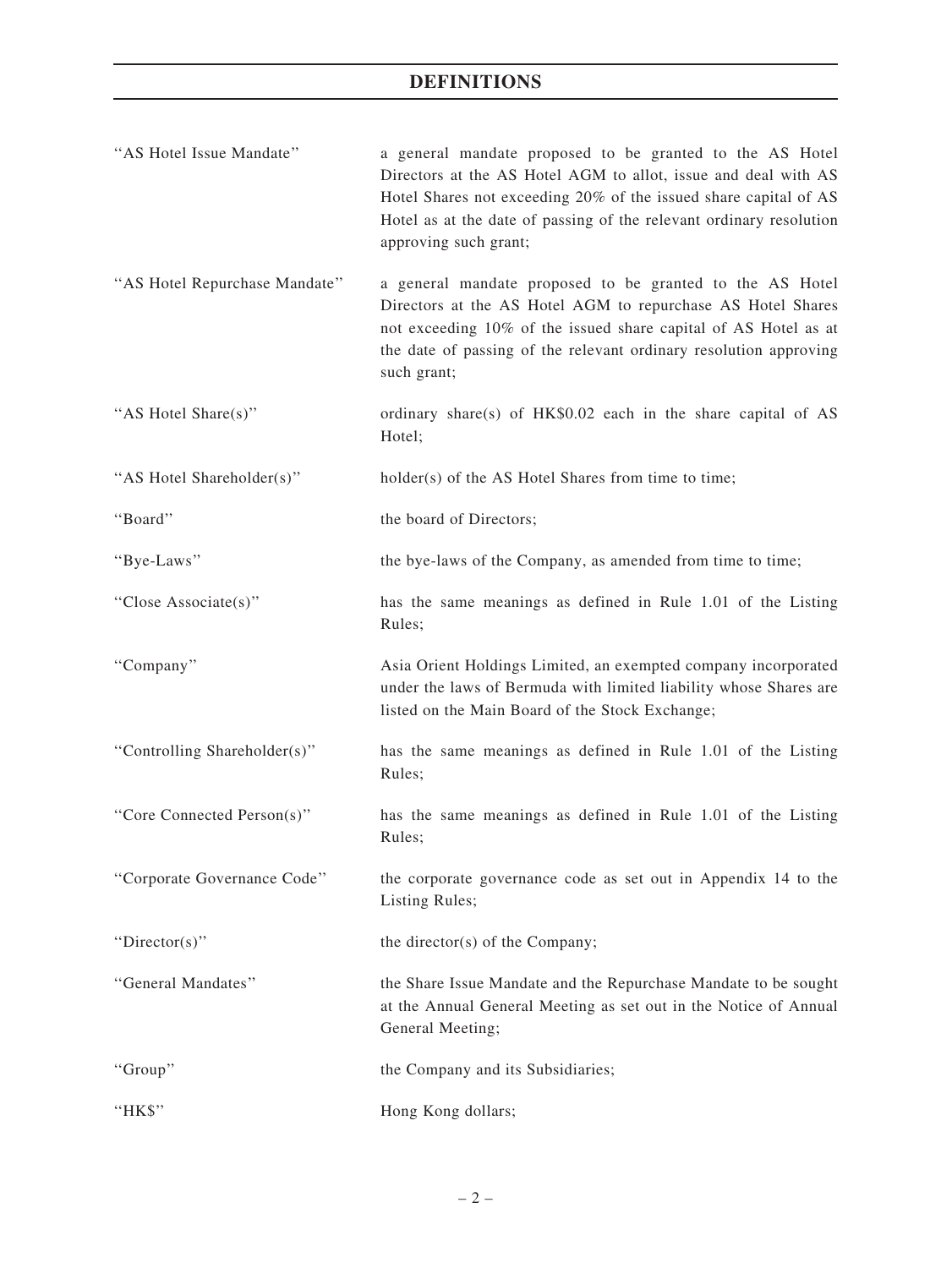# DEFINITIONS

| "Latest Practicable Date"             | 22 July 2021, being the latest practicable date prior to the printing<br>of this circular for the purpose of ascertaining certain information<br>contained in this circular;                                                                                                                                                                                   |
|---------------------------------------|----------------------------------------------------------------------------------------------------------------------------------------------------------------------------------------------------------------------------------------------------------------------------------------------------------------------------------------------------------------|
| "Listing Rules"                       | the Rules Governing the Listing of Securities on The Stock<br>Exchange of Hong Kong Limited;                                                                                                                                                                                                                                                                   |
| "Memorandum of Association"           | the memorandum of association of the Company;                                                                                                                                                                                                                                                                                                                  |
| "Notice of Annual General<br>Meeting" | the notice convening the Annual General Meeting as set out on<br>pages 16 to 24 of this circular;                                                                                                                                                                                                                                                              |
| "Repurchase Mandate"                  | a general mandate proposed to be granted to the Directors at the<br>Annual General Meeting to repurchase Shares not exceeding 10%<br>of the issued share capital of the Company as at the date of<br>passing of the relevant ordinary resolution approving such grant,<br>as described in the explanatory statement set out in Appendix I to<br>this circular; |
| "SFO"                                 | the Securities and Futures Ordinance (Cap. 571 of the Laws of<br>Hong Kong);                                                                                                                                                                                                                                                                                   |
| "Share $(s)$ "                        | ordinary share(s) of HK\$0.10 each in the share capital of the<br>Company;                                                                                                                                                                                                                                                                                     |
| "Share Issue Mandate"                 | a general mandate proposed to be granted to the Directors at the<br>Annual General Meeting to allot, issue and deal with Shares not<br>exceeding 20% of the issued share capital of the Company as at<br>the date of passing of the relevant ordinary resolution approving<br>such grant;                                                                      |
| "Shareholder(s)"                      | holder(s) of the Shares;                                                                                                                                                                                                                                                                                                                                       |
| 'Stock Exchange''                     | The Stock Exchange of Hong Kong Limited;                                                                                                                                                                                                                                                                                                                       |
| "Subsidiary(ies)"                     | a company which is for the time being and from time to time a<br>subsidiary (within the meaning of the Companies Ordinance (Cap.<br>622 of the Laws of Hong Kong) or the Companies Act 1981 of<br>Bermuda (as amended)), whether incorporated in Hong Kong,<br>Bermuda or elsewhere;                                                                           |
| "Substantial Shareholder(s)"          | has the same meanings as defined in Rule 1.01 of the Listing<br>Rules;                                                                                                                                                                                                                                                                                         |
| "Takeovers Code"                      | The Codes on Takeovers and Mergers and Share Buy-backs; and                                                                                                                                                                                                                                                                                                    |
| $``\%"$                               | per cent.                                                                                                                                                                                                                                                                                                                                                      |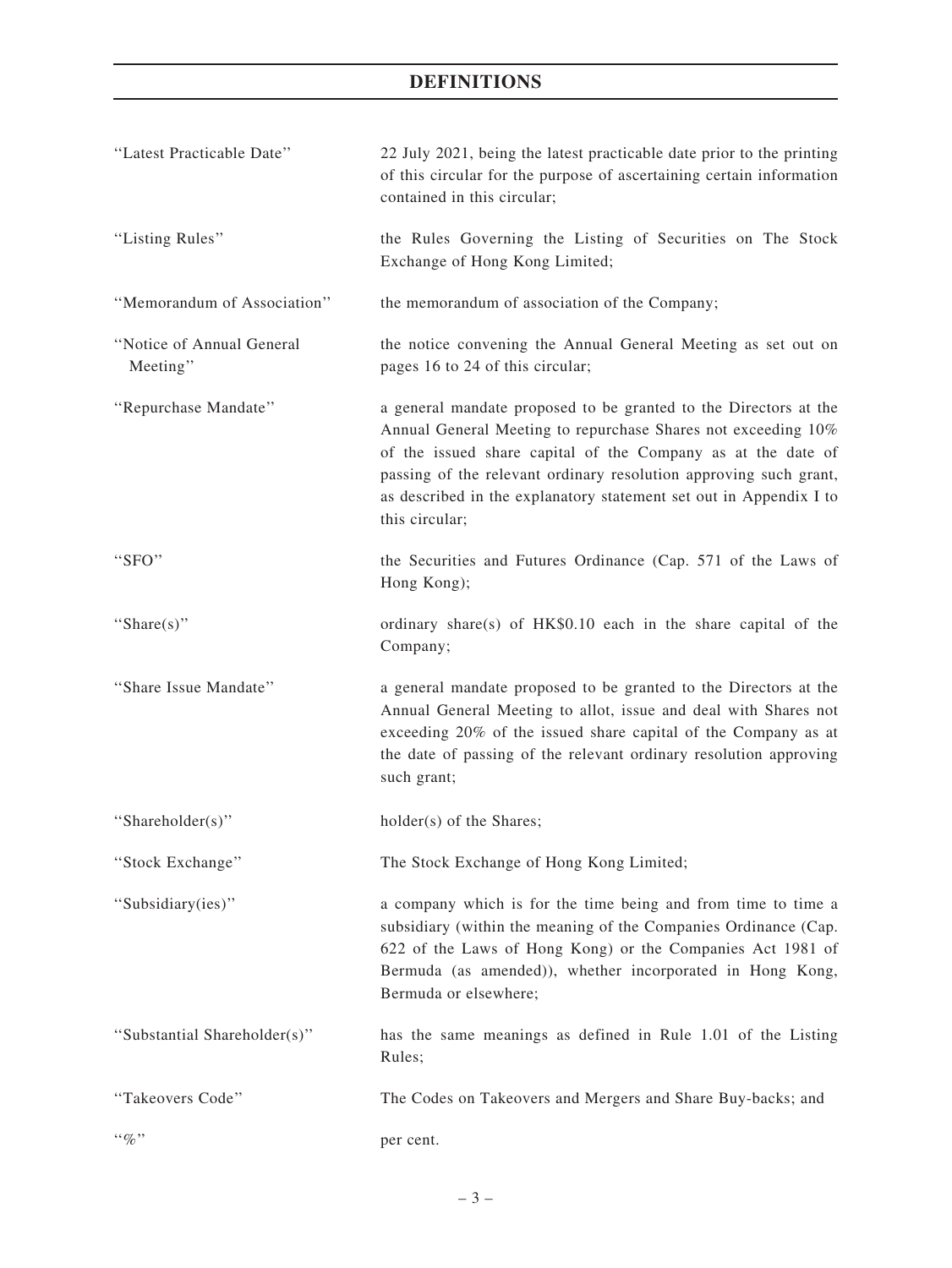### LETTER FROM THE BOARD



# **ASIA ORIENT HOLDINGS LIMITED 滙漢控股有限公司 \***

*(Incorporated in Bermuda with limited liability)*  **(Stock Code: 214)** 

Executive Directors: Mr. Fung Siu To, Clement (Chairman) Mr. Poon Jing (Managing Director and Chief Executive) Mr. Poon Hai Mr. Poon Yeung, Roderick Mr. Lun Pui Kan Mr. Kwan Po Lam, Phileas

Independent non-executive Directors: Mr. Cheung Kwok Wah Mr. Leung Wai Keung, JP Mr. Wong Chi Keung

Registered Office: Victoria Place 5th Floor 31 Victoria Street Hamilton HM 10 Bermuda

Head office and principal place of business in Hong Kong: 30th Floor YF Life Tower 33 Lockhart Road Wanchai Hong Kong

29 July 2021

To the Shareholders

Dear Sir/Madam,

# GENERAL MANDATES TO ISSUE SHARES AND REPURCHASE SHARES, GENERAL MANDATES FOR ASIA STANDARD INTERNATIONAL GROUP LIMITED TO ISSUE SHARES, GENERAL MANDATES FOR ASIA STANDARD HOTEL GROUP LIMITED TO ISSUE SHARES, RE-ELECTION OF DIRECTORS AND NOTICE OF ANNUAL GENERAL MEETING

#### 1. INTRODUCTION

The purpose of this circular is to provide information to the Shareholders as required by the Stock Exchange on the resolutions to be proposed at the Annual General Meeting relating to:

\* For identification purpose only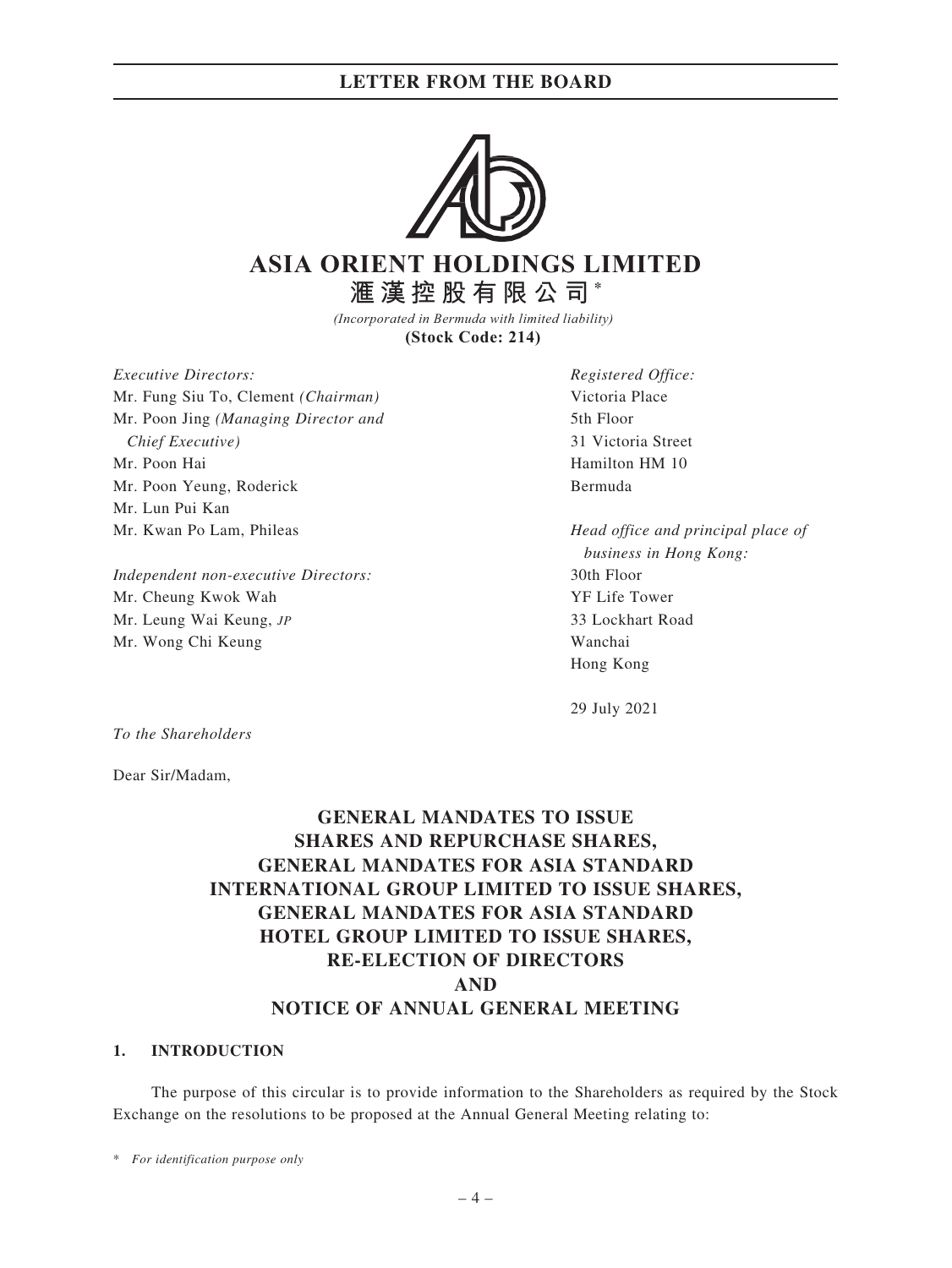### LETTER FROM THE BOARD

- (1) the grant of the General Mandates to the Directors;
- (2) the grant of the Asia Standard Issue Mandate to the Asia Standard Directors;
- (3) the grant of the AS Hotel Issue Mandate to the AS Hotel Directors; and
- (4) the re-election of the retiring Directors.

This circular will further give the Shareholders the Notice of Annual General Meeting at which resolutions approving the above proposals will be considered and voted upon.

#### 2. GENERAL MANDATES

At the annual general meeting of the Shareholders held on 26 August 2020, approval was given by the Shareholders for the granting to the Directors of, inter alia, general mandates to (i) repurchase Shares on the Stock Exchange up to 10% of the issued share capital of the Company at the date of passing the relevant ordinary resolution; and (ii) allot and issue Shares not exceeding 20% of the issued share capital of the Company as at the date of passing of the relevant ordinary resolution. In accordance with the terms of the approval, these general mandates will shortly expire on 27 August 2021 upon the conclusion of the forthcoming Annual General Meeting. To keep in line with current corporate practice, the grant of fresh general mandates for the same purpose is being sought from the Shareholders and ordinary resolutions to grant the General Mandates to the Directors will be proposed at the forthcoming Annual General Meeting. The explanatory statement required by the Listing Rules to be sent to the Shareholders in connection with the proposed ordinary resolution on the Repurchase Mandate is set out in Appendix I to this circular.

An ordinary resolution will also be proposed at the Annual General Meeting to approve the addition to the Share Issue Mandate such number of Shares purchased by the Company in accordance with the Repurchase Mandate.

As at the Latest Practicable Date, the total number of Shares in issue was 840,873,996 Shares. Assuming there is no change in the issued share capital of the Company from the Latest Practicable Date up to the date of the Annual General Meeting, the number of Shares that can be issued pursuant to the Share Issue Mandate and that can be purchased by the Company under the Repurchase Mandate will be 168,174,799 and 84,087,399 Shares respectively, representing 20% and 10%, respectively, of the Company's issued share capital as at the date of the Annual General Meeting.

The General Mandates if granted to the Directors will be valid for the period from the date of passing of the relevant resolutions up to the conclusion of the next annual general meeting in 2022, or the expiration of the period within which the next annual general meeting of the Company is required by the Bye-Laws or any applicable laws to be held, or the revocation or variation of the General Mandates by an ordinary resolution of the Shareholders in general meeting of the Company, whichever of these three events occurs first.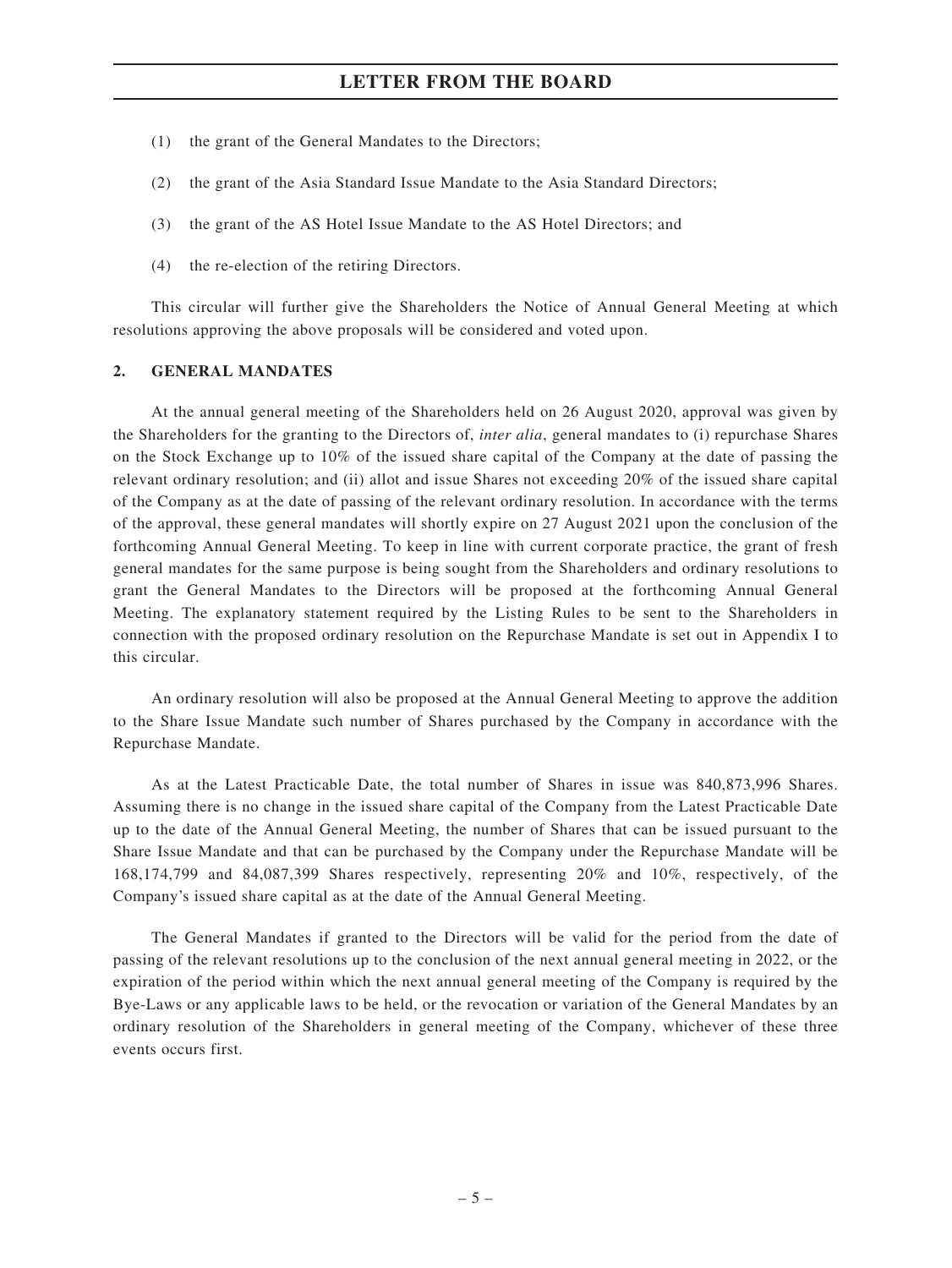### 3. GENERAL MANDATES FOR ASIA STANDARD TO ISSUE ASIA STANDARD SHARES

At the annual general meeting of Asia Standard Shareholders held on 26 August 2020, approval was given by the Asia Standard Shareholders for the granting to the Asia Standard Directors of, inter alia, a general mandate to allot, issue and deal with Asia Standard Shares not exceeding 20% of the issued share capital of Asia Standard as at the date of passing of the relevant ordinary resolution approving such grant. Such general mandate will shortly expire on 27 August 2021 upon the conclusion of the forthcoming Asia Standard AGM. To keep in line with its current corporate practice, Asia Standard proposes to grant the Asia Standard Issue Mandate to the Asia Standard Directors for the same purpose at the forthcoming Asia Standard AGM.

As at the Latest Practicable Date, the total number of Asia Standard Shares in issue was 1,319,782,288 Asia Standard Shares. Assuming there is no change in the issued share capital of Asia Standard from the Latest Practicable Date up to the date of the Asia Standard AGM, the number of Asia Standard Shares that can be issued pursuant to the Asia Standard Issue Mandate will be 263,956,457 Asia Standard Shares, representing 20% of the issued share capital of Asia Standard as at the date of the Asia Standard AGM.

The Asia Standard Issue Mandate is conditional upon (a) the passing of an ordinary resolution of the Asia Standard Shareholders at the Asia Standard AGM approving the grant of the Asia Standard Issue Mandate; and (b) the passing of an ordinary resolution of the Shareholders at the Annual General Meeting approving the grant of the Asia Standard Issue Mandate. An ordinary resolution will also be proposed at the Asia Standard AGM to approve the addition to the Asia Standard Issue Mandate such number of Asia Standard Shares purchased by Asia Standard in accordance with the Asia Standard Repurchase Mandate.

The Asia Standard Issue Mandate if granted to the Asia Standard Directors will be valid for the period from the date of passing of the relevant resolutions up to the conclusion of the next annual general meeting of Asia Standard in 2022, or the expiration of the period within which the next annual general meeting of Asia Standard is required by its bye-laws or any applicable laws to be held, or the revocation or variation of the Asia Standard Issue Mandate by an ordinary resolution in general meeting of Asia Standard, whichever of these three events occurs first.

### 4. GENERAL MANDATES FOR AS HOTEL TO ISSUE AS HOTEL SHARES

At the annual general meeting of AS Hotel Shareholders held on 26 August 2020, approval was given by the AS Hotel Shareholders for the granting to the AS Hotel Directors of, inter alia, a general mandate to allot, issue and deal with AS Hotel Shares not exceeding 20% of the issued share capital of AS Hotel as at the date of passing of the relevant ordinary resolution approving such grant. Such general mandate will shortly expire on 27 August 2021 upon the conclusion of the forthcoming AS Hotel AGM. To keep in line with its current corporate practice, AS Hotel proposes to grant the AS Hotel Issue Mandate to the AS Hotel Directors for the same purpose at the forthcoming AS Hotel AGM.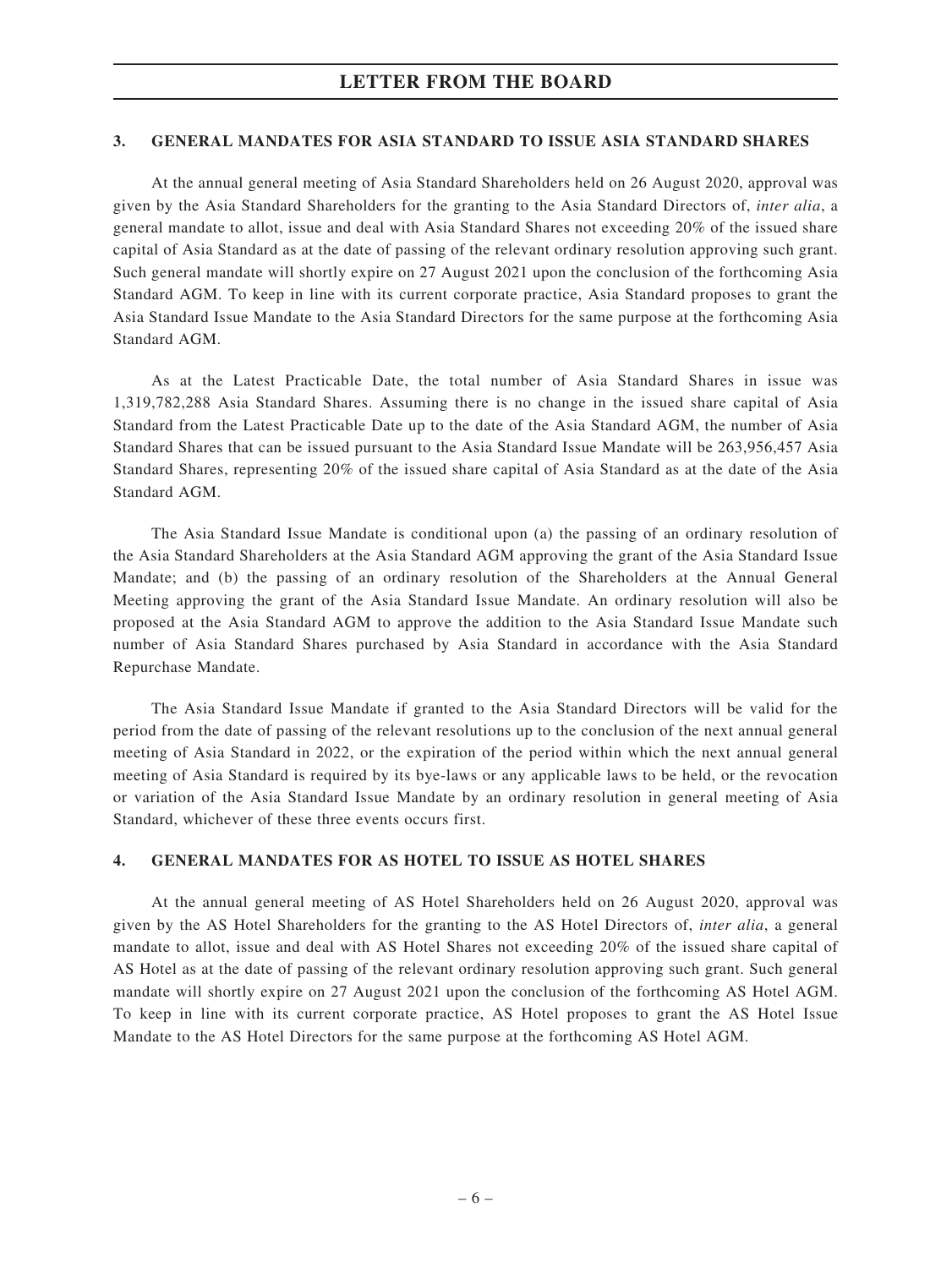### LETTER FROM THE BOARD

As at the Latest Practicable Date, the total number of AS Hotel Shares in issue was 2,018,040,477 AS Hotel Shares. Assuming there is no change in the issued share capital of AS Hotel from the Latest Practicable Date up to the date of the AS Hotel AGM, the number of AS Hotel Shares that can be issued pursuant to the AS Hotel Issue Mandate will be 403,608,095 AS Hotel Shares, representing 20% of the issued share capital of AS Hotel as at the date of the AS Hotel AGM.

The AS Hotel Issue Mandate is conditional upon (a) the passing of an ordinary resolution of the AS Hotel Shareholders at the AS Hotel AGM approving the grant of the AS Hotel Issue Mandate; (b) the passing of an ordinary resolution of the Asia Standard Shareholders at the Asia Standard AGM approving the grant of the AS Hotel Issue Mandate; and (c) the passing of an ordinary resolution of the Shareholders at the Annual General Meeting approving the grant of the AS Hotel Issue Mandate. An ordinary resolution will also be proposed at the AS Hotel AGM to approve the addition to the AS Hotel Issue Mandate such number of AS Hotel Shares purchased by AS Hotel in accordance with the AS Hotel Repurchase Mandate.

The AS Hotel Issue Mandate if granted to the AS Hotel Directors will be valid for the period from the date of passing of the relevant resolutions up to the conclusion of the next annual general meeting of AS Hotel in 2022, or the expiration of the period within which the next annual general meeting of AS Hotel is required by its bye-laws or any applicable laws to be held, or the revocation or variation of the AS Hotel Issue Mandate by an ordinary resolution in general meeting of AS Hotel, whichever of these three events occurs first.

#### 5. RE-ELECTION OF DIRECTORS

In accordance with Bye-Law 99 of the Bye-Laws, the Directors retiring by rotation at the Annual General Meeting are Messrs. Kwan Po Lam, Phileas and Cheung Kwok Wah. In compliance with the Corporate Governance Code, Mr. Poon Jing shall be subject to retirement. Mr. Leung Wai Keung was appointed by the Board with effect from 15 January 2021. In compliance with the relevant provisions of the Bye-Laws, Mr. Leung Wai Keung shall retire at the next following annual general meeting of the Company after his appointment but will then be eligible for re-election. Messrs. Poon Jing, Kwan Po Lam, Phileas, Cheung Kwok Wah and Leung Wai Keung, being eligible, will offer themselves for reelection. As required by the Listing Rules, the biographical information of the above Directors proposed to be re-elected at the Annual General Meeting are set out in Appendix II to this circular.

Each proposed re-election of a Director will be assessed and/or considered by the Board with reference to the Company's board diversity policy and corporate strategy as well as the relevant requirements under the Listing Rules. The Board will review the composition and diversity of the Board with reference to the Directors' age, qualifications and industry experience as well as their familiarity with the Group's business and contributions to the Group.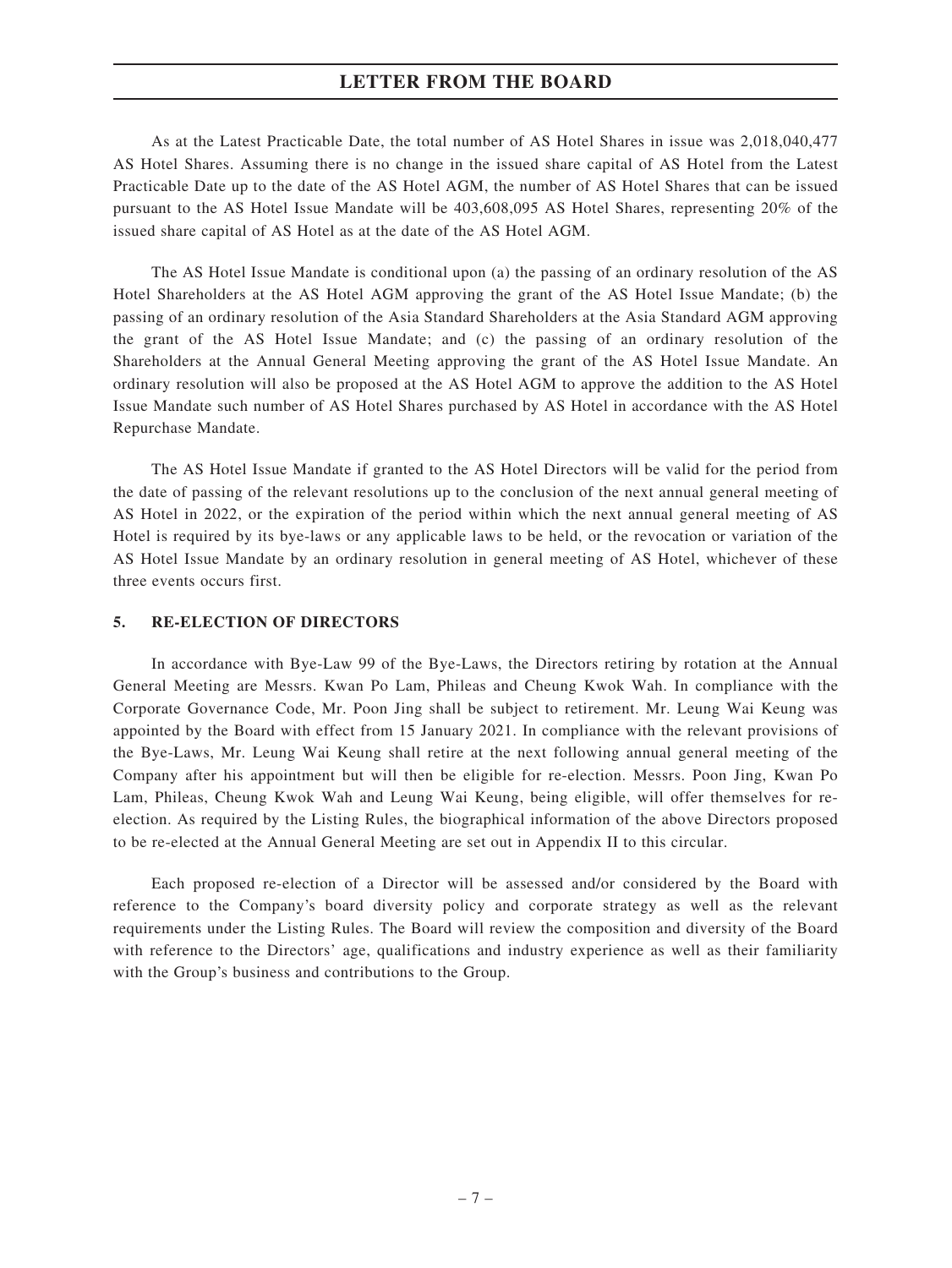Mr. Cheung Kwok Wah has served as an independent non-executive Director for more than nine years. In addition to his confirmation of independence pursuant to Rule 3.13 of the Listing Rules, Mr. Cheung continues to demonstrate the attributes of an independent non-executive director and there is no evidence that his tenure has had any impact on his independence. Mr. Cheung is not involved in the daily management of the Group nor in any relationships or circumstances which would interfere with the exercise of his independent judgment. Moreover, given the extensive experience and knowledge of Mr. Cheung in the finance field and his legal background, Mr. Cheung not only provides independent views and guidance on the Group's financing, risk management and corporate governance issues, but also adds diversity of experience, skills and expertise to the Board. Accordingly, the Board (excluding Mr. Cheung who has abstained from voting on the resolution in relation to his re-election as Director) is therefore of the opinion that Mr. Cheung remains independent and believes that his professional knowledge and experience continue to generate significant contribution to the Company and the Shareholders as a whole.

The Board (excluding Messrs. Poon Jing, Kwan Po Lam, Phileas, Cheung Kwok Wah and Leung Wai Keung who have abstained from voting on the relevant resolution in relation to his re-election as Director), after reviewing its composition, the qualifications, skill and experience, time commitment and contributions of the retiring Directors, proposes the re-election of Messrs. Poon Jing, Kwan Po Lam, Phileas, Cheung Kwok Wah and Leung Wai Keung as Directors, and recommends Messrs. Poon Jing, Kwan Po Lam, Phileas, Cheung Kwok Wah and Leung Wai Keung for re-election at the Annual General Meeting.

Save for the information set out in Appendix II to this circular, there is no information to be disclosed pursuant to any of the requirement of the provisions under Rule 13.51(2) of the Listing Rules nor are there any matters that need to be brought to the attention of the Shareholders in relation to the reelection of the retiring Directors.

### 6. ANNUAL GENERAL MEETING

The Notice of Annual General Meeting (as appearing on pages 16 to 24 of this circular) sets out the proposed resolutions for the approval of (a) the granting of the General Mandates to the Directors and adding the number of Shares repurchased by the Company to the Share Issue Mandate and adding the number of Asia Standard Shares repurchased by Asia Standard to the Asia Standard Issue Mandate; (b) the granting of the Asia Standard Issue Mandate to the Asia Standard Directors and adding the number of AS Hotel Shares repurchased by AS Hotel to the AS Hotel Issue Mandate; (c) the granting of the AS Hotel Issue Mandate to the AS Hotel Directors; and (d) the re-election of Directors.

A form of proxy is herewith enclosed for use at the Annual General Meeting. If you are not able to attend the Annual General Meeting in person, you are requested to complete the form of proxy in accordance with the instructions printed thereon and return it to the Company's Hong Kong branch share registrar, Computershare Hong Kong Investor Services Limited, at 17M Floor, Hopewell Centre, 183 Queen's Road East, Wanchai, Hong Kong as soon as possible and in any event not less than 48 hours before the time fixed for holding the Annual General Meeting or any adjournment thereof. Completion and deposit of the form of proxy will not preclude you from attending and voting at the Annual General Meeting or any adjournment thereof if you so wish, and in such event, the form of proxy shall be deemed to be revoked.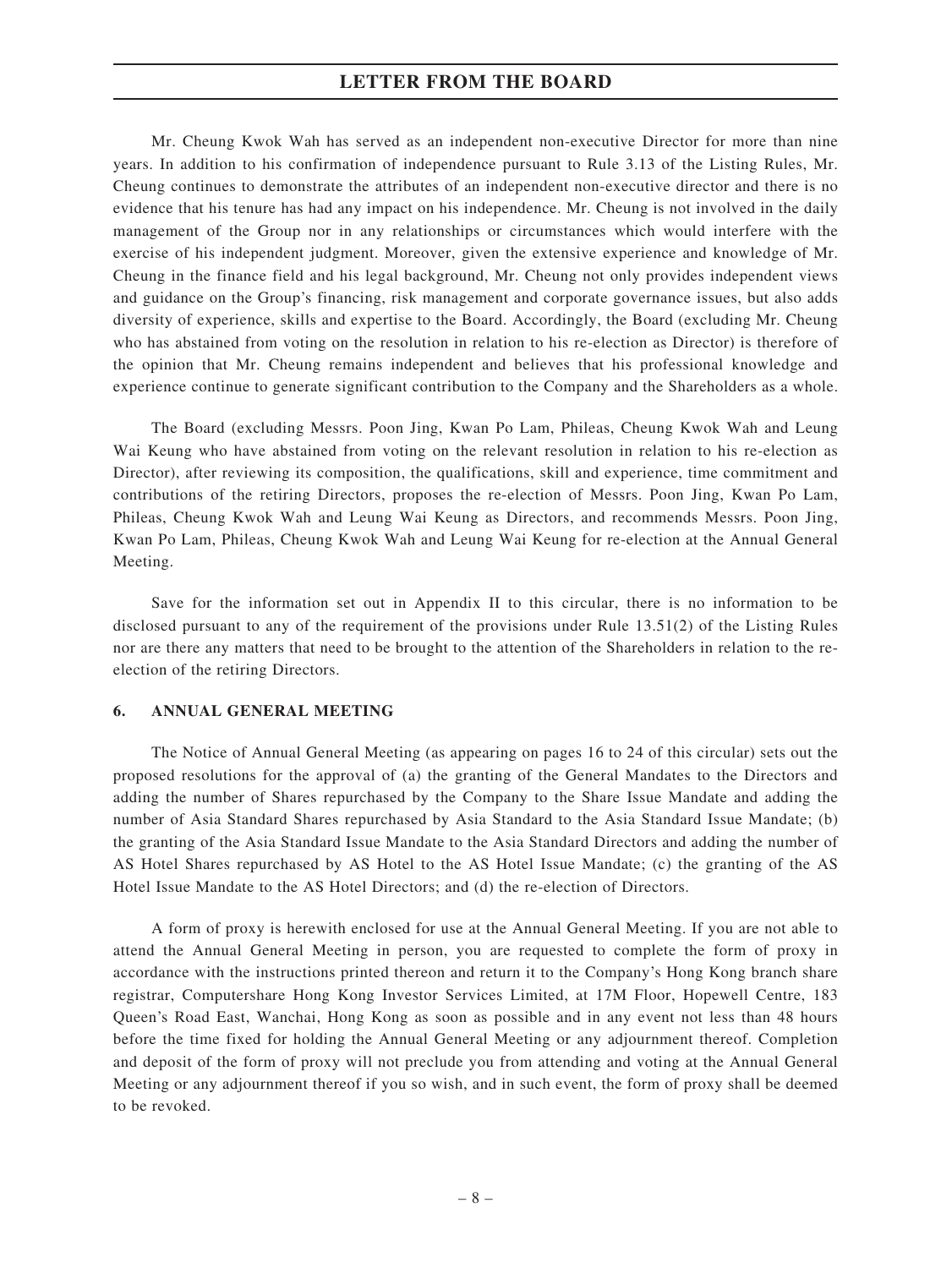### 7. VOTING BY POLL

Pursuant to Rule 13.39(4) of the Listing Rules, any vote of Shareholders at a general meeting must be taken by poll except where the Chairman of the Annual General Meeting, in good faith, decides to allow a resolution which relates purely to a procedural or administrative matter to be voted upon by a show of hands. The Chairman of the Annual General Meeting will therefore demand a poll for every resolution put to the vote of the Annual General Meeting in accordance with Bye-Law 70 of the Bye-Laws. The results of the poll will be published after the conclusion of the Annual General Meeting on the websites of the Stock Exchange (www.hkexnews.hk) and of the Company (www.asiaorient.com.hk).

### 8. ADDITIONAL INFORMATION

Your attention is drawn to the additional information set out in Appendix I (Explanatory Statement on the Repurchase Mandate) and Appendix II (Biographical information of Directors to be re-elected at the Annual General Meeting) to this circular.

### 9. RECOMMENDATION

The Directors believe that the proposed resolutions in respect of (i) the grant of the General Mandates to the Directors, (ii) the grant of the Asia Standard Issue Mandate to the Asia Standard Directors, (iii) the grant of the AS Hotel Issue Mandate to the AS Hotel Directors, and (iv) the re-election of the retiring Directors, as set out in the Notice of Annual General Meeting are in the interests of the Company and the Shareholders as a whole. Accordingly, the Directors recommend that all Shareholders vote in favour of all such resolutions at the Annual General Meeting.

> Yours faithfully, For and on behalf of ASIA ORIENT HOLDINGS LIMITED Fung Siu To, Clement Chairman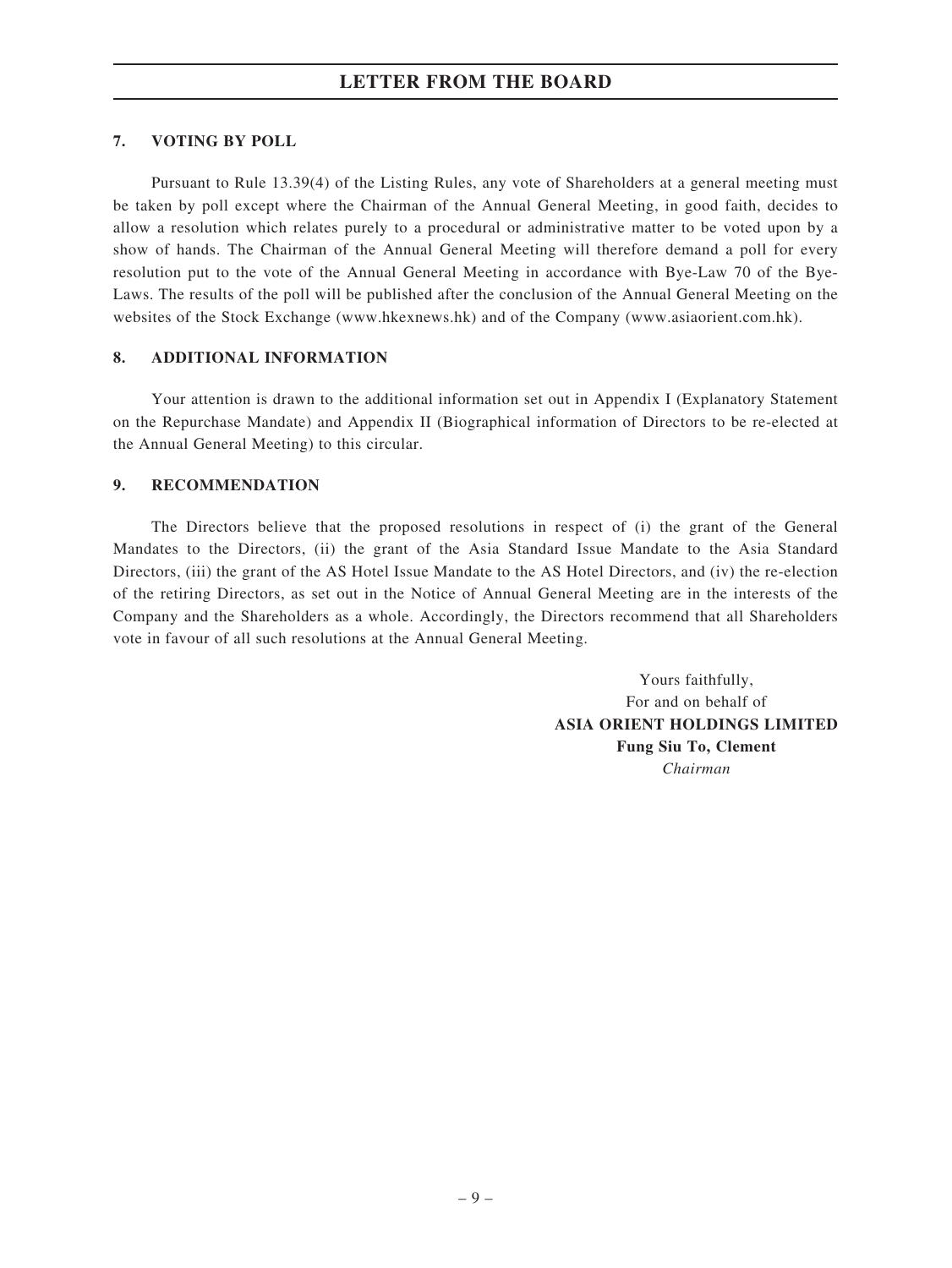# APPENDIX I EXPLANATORY STATEMENT ON THE REPURCHASE MANDATE

This appendix serves as the explanatory statement required to be sent to the Shareholders by the Listing Rules in connection with the repurchase by companies with a primary listing on the Stock Exchange of their own securities. The intention of this explanatory statement is to provide the Shareholders with all the information reasonably necessary to enable them to make an informed decision on whether to vote for or against the proposed Repurchase Mandate to be granted to the Directors, which relates to the Shares.

### 1. FUNDING OF REPURCHASE

It is envisaged that repurchase will be funded entirely from the Company's available cash flow or working capital facilities which are funds otherwise available for dividend or distribution and thus legally available for such purpose in accordance with the provision of the Memorandum of Association and the Bye-Laws and the laws of Bermuda. There might be a material adverse impact on the working capital or gearing levels of the Company (as compared with the position disclosed in the financial statement for the year ended 31 March 2021) in the event the Repurchase Mandate was exercised in full at any one time. However, the Directors do not propose to exercise the Repurchase Mandate to such an extent as would, in the circumstances, have a material adverse effect on the working capital requirements or the gearing levels of the Company which in the opinion of the Directors are from time to time appropriate for the Company.

### 2. REASONS FOR REPURCHASE

Repurchases of Shares will only be made when the Directors believe that such a repurchase will benefit the Company and the Shareholders as a whole. Such repurchase may, depending on market conditions and funding arrangements at the time, lead to an enhancement of the net value of the Company and its earnings and/or its net assets per Share.

### 3. EXERCISE OF THE REPURCHASE MANDATE

As at the Latest Practicable Date, the total number of Shares in issue was 840,873,996 Shares. Subject to the passing of Ordinary Resolution no. 5B set out in the Notice of Annual General Meeting approving the Repurchase Mandate on the basis of 840,873,996 Shares in issue at the date of the Annual General Meeting (assuming no change in the issued share capital of the Company after the Latest Practicable Date and up to the date of passing such resolution), the Company would be allowed under the Repurchase Mandate to repurchase a maximum of 84,087,399 Shares, being 10% of the total number of Shares, during the period from the passing of the resolution granting the Repurchase Mandate up to the conclusion of the next annual general meeting or the expiration of the period within which the next annual general meeting of the Company is required by the Bye-Laws or any applicable laws to be held or when revoked or varied by an ordinary resolution of the Shareholders in general meeting of the Company, whichever occurs first.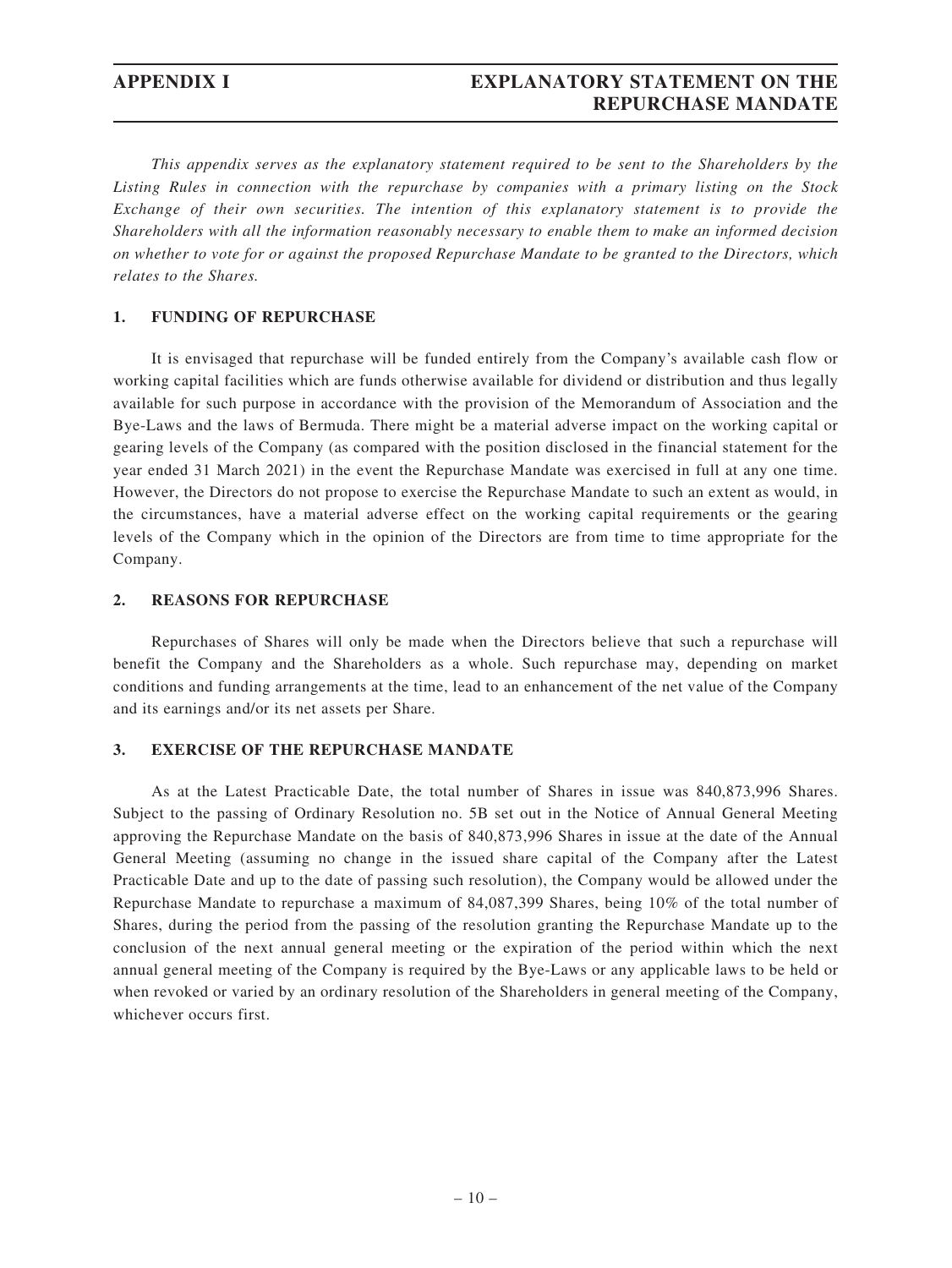#### 4. SHARE PRICE

In each of the previous twelve months before the Latest Practicable Date, the highest and lowest traded prices for the Shares on the Stock Exchange were as follows:

|                                          | <b>Traded Market Price</b> |        |
|------------------------------------------|----------------------------|--------|
|                                          | <b>Highest</b>             | Lowest |
|                                          | HK\$                       | HK\$   |
| 2020                                     |                            |        |
| July                                     | 0.95                       | 0.83   |
| August                                   | 0.91                       | 0.84   |
| September                                | 0.88                       | 0.77   |
| October                                  | 0.82                       | 0.77   |
| November                                 | 0.90                       | 0.76   |
| December                                 | 0.93                       | 0.86   |
| 2021                                     |                            |        |
| January                                  | 0.99                       | 0.90   |
| February                                 | 1.09                       | 0.94   |
| March                                    | 1.31                       | 0.96   |
| April                                    | 1.62                       | 1.06   |
| May                                      | 1.44                       | 1.19   |
| June                                     | 1.45                       | 1.35   |
| July (up to the Latest Practicable Date) | 1.35                       | 1.18   |

#### 5. UNDERTAKING

#### (a) Directors, their Close Associates and Core Connected Persons of the Company

None of the Directors nor, to the best of the knowledge and belief of the Directors, having made all reasonable enquiries, any of their respective Close Associates, has any present intention, in the event that the proposed Repurchase Mandate is approved by the Shareholders, to sell Shares to the Company.

No Core Connected Person of the Company has notified the Company that he/she has a present intention to sell Shares to the Company nor has he/she undertaken not to sell any of the Shares held by him/her to the Company in the event that the Repurchase Mandate is approved by the Shareholders.

### (b) Undertaking of the Directors

The Directors have undertaken to the Stock Exchange to exercise the power of the Company to make purchases pursuant to the Repurchase Mandate and in accordance with the Listing Rules and all applicable laws of Bermuda, and in accordance with the Memorandum of Association and the Bye-Laws.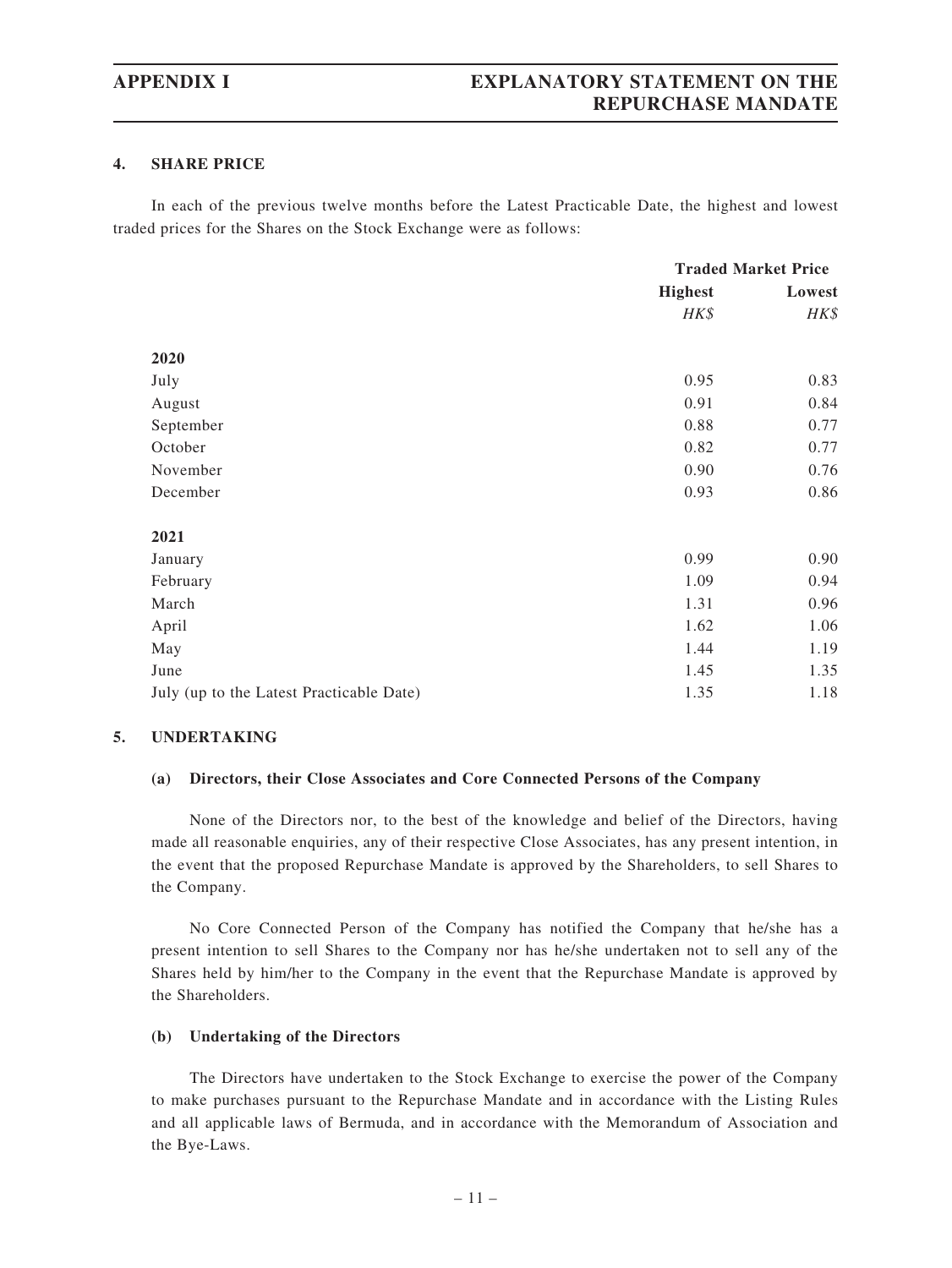### (c) Effect of Takeovers Code

If as a result of a repurchase of Shares, a Shareholder's proportionate interest in the voting rights of the Company increases, such increase will be treated as an acquisition for the purpose of the Takeovers Code. As a result, a Shareholder or a group of Shareholders acting in concert, depending on the level of increase of the Shareholders' interest, could obtain or consolidate control of the Company and become obliged to make a mandatory offer in accordance with Rule 26 of the Takeovers Code. To the best of the knowledge of the Directors, having made all reasonable enquiries, as at the Latest Practicable Date, Mr. Poon Jing (a Director and Controlling Shareholder of the Company) and his associates (as defined in the Takeovers Code) were interested in 509,672,171 Shares, representing approximately 60.61% of the issued share capital of the Company. Assuming the full exercise of the power under the Repurchase Mandate (and if the present shareholdings remain the same and there is no other change in the issued share capital of the Company), the aggregate interest of Mr. Poon Jing and his associates would be increased to approximately 67.34% of the issued share capital of the Company. As such, an exercise of the Repurchase Mandate in full will not result in Mr. Poon Jing becoming obliged to make a mandatory offer under Rule 26 of the Takeovers Code. The Company is not aware of any consequences which may arise under the Takeovers Code as a result of any repurchase of Shares made under the Repurchase Mandate. In addition, as at the Latest Practicable Date, the Company complied with the minimum public float requirements under the Listing Rules. The Directors will not repurchase Shares on the Stock Exchange if the repurchase would result in the number of the listed securities which are in the hands of the public falling below 25%.

### 6. SHARE PURCHASE MADE BY THE COMPANY

No purchase of the Shares had been made by the Company during the six months prior to the Latest Practicable Date (whether on the Stock Exchange or otherwise).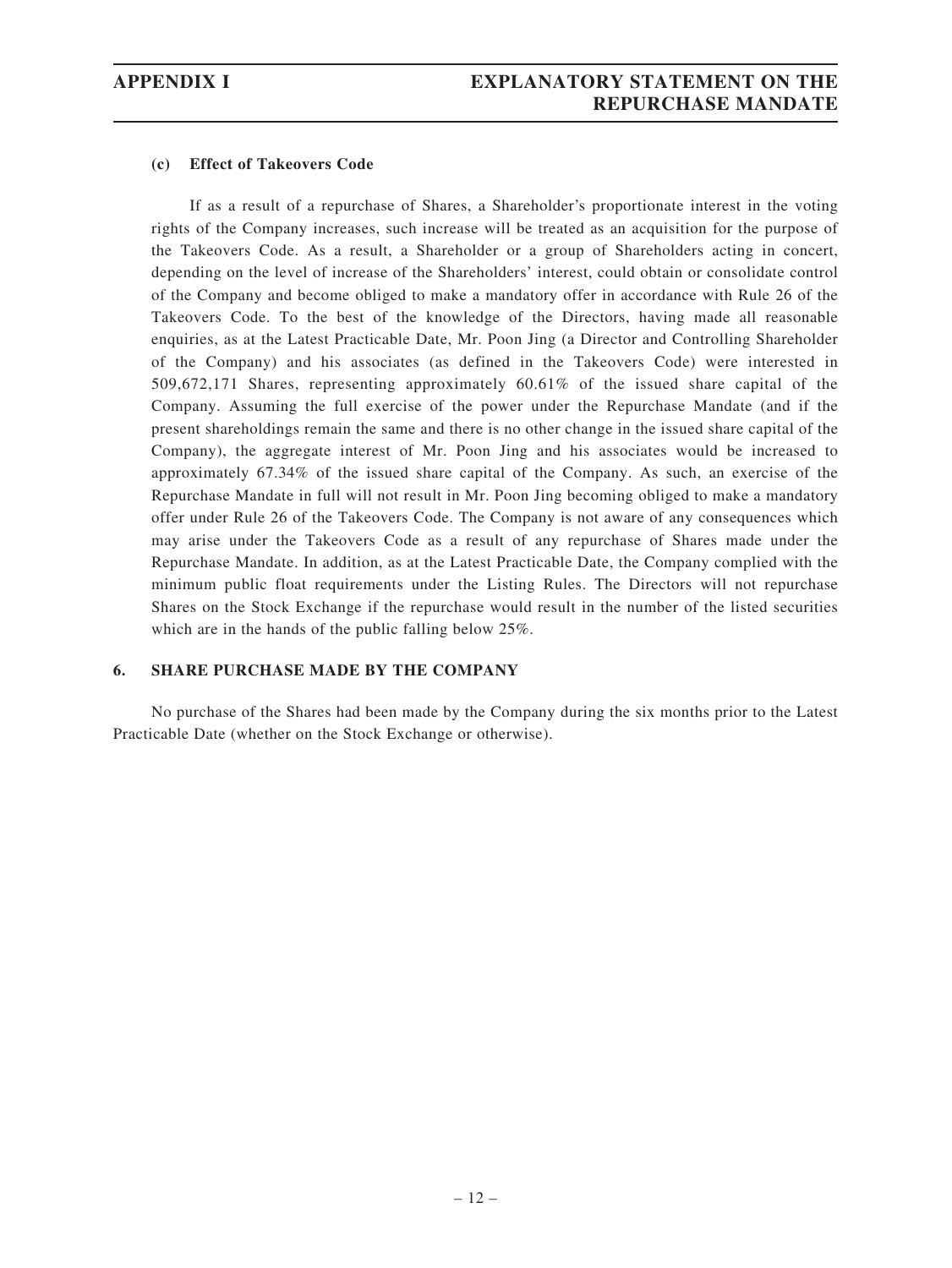# APPENDIX II BIOGRAPHICAL INFORMATION OF DIRECTORS TO BE RE-ELECTED AT THE ANNUAL GENERAL MEETING

As required by the Listing Rules, the following are the particulars of the Directors to be re-elected at the Annual General Meeting:

#### POON Jing – Executive Director

Poon Jing, aged 66, is the Chief Executive and Managing Director of the Company. He is also the Chief Executive, Managing Director and an executive director of Asia Standard, and the Chairman and an executive director of AS Hotel. Mr. Poon is also a director of certain subsidiaries of the Company. He is the founder of the Group. He is the father of Mr. Poon Hai and Mr. Poon Yeung, Roderick, both of them are executive Directors of the Company. He is also the brother-in-law of Mr. Fung Siu To, Clement and Dr. Lim Yin Cheng, the Chairman of the Company and the Deputy Chairman of AS Hotel respectively.

As at the Latest Practicable Date, Mr. Poon had interests in (i) 509,672,171 Shares (including personal interest of 359,139,472 Shares, family interest of 5,318,799 Shares and corporate interest of 145,213,900 Shares); (ii) 684,865,276 Asia Standard Shares (including personal interest of 1,308,884 Asia Standard Shares and corporate interest of 683,556,392 Asia Standard Shares) and (iii) 1,346,310,539 AS Hotel Shares (including personal interest of 152,490 AS Hotel Shares and corporate interest of 1,346,158,049 AS Hotel Shares). By virtue of Mr. Poon's controlling interest in the Company, he is deemed to be interested in the convertible notes (the ''Note(s)'') held by the Company and its subsidiaries which are convertible into 2,692,316,098 AS Hotel Shares. The Notes are redeemable at the redemption value of HK\$0.453 per Note. Save as disclosed above, as at the Latest Practicable Date, Mr. Poon did not have any interest in the Shares within the meaning of Part XV of the SFO. There is no service contract between the Company and Mr. Poon. Mr. Poon is not appointed for a specific term and is subject to retirement by rotation and re-election at the annual general meeting of the Company in accordance with the Corporate Governance Code. He is entitled to remuneration and other benefits from time to time to be reviewed by the Board with reference to his experience and remuneration level in the industry together with his work and contribution to the Company. During the financial year ended 31 March 2021, Mr. Poon received emolument in the total amount of HK\$32,209,860 from the Group.

Save as disclosed above, as at the Latest Practicable Date, (a) Mr. Poon did not hold any directorships in other listed public companies in the past three years; (b) he does not have any relationship with any other directors, senior management, Substantial Shareholders or Controlling Shareholders of the Company; (c) there is no other information which is discloseable pursuant to Rules  $13.51(2)(h)$  to  $13.51(2)(v)$  of the Listing Rules; and (d) there is no other matter that needs to be brought to the attention of the Shareholders.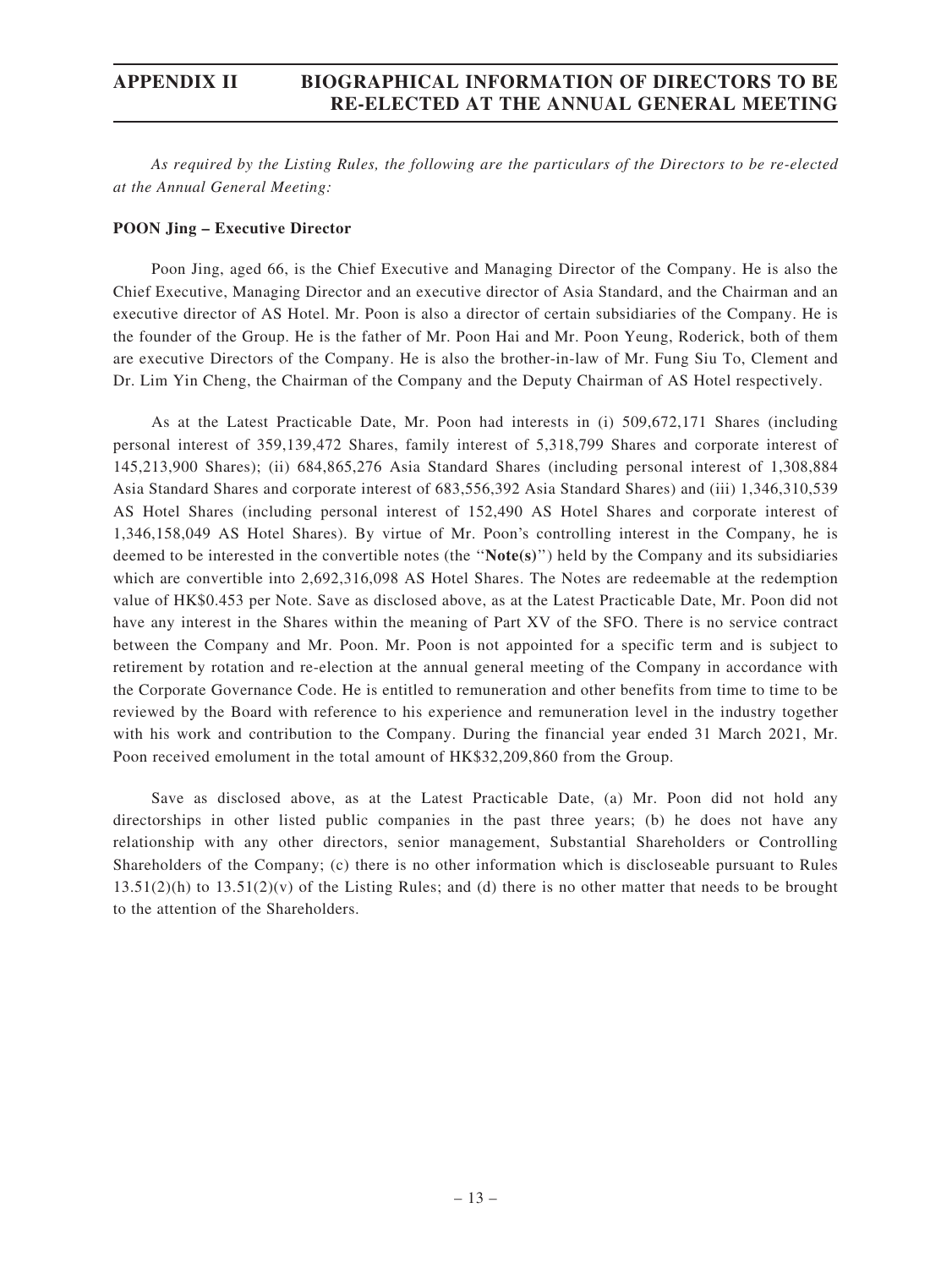# APPENDIX II BIOGRAPHICAL INFORMATION OF DIRECTORS TO BE RE-ELECTED AT THE ANNUAL GENERAL MEETING

#### KWAN Po Lam, Phileas – Executive Director

Kwan Po Lam, Phileas, aged 62, is an executive Director of the Company and Asia Standard. Mr. Kwan is also a director of certain subsidiaries of the Company. Mr. Kwan is a holder of a Bachelor of Business Administration degree. He joined the Group in 1986 and is responsible for property sales and leasing. He has over 35 years of experience in property sales, leasing and real estate management.

As at the Latest Practicable Date, Mr. Kwan did not have any interest in the Shares within the meaning of Part XV of the SFO. There is no service contract between the Company and Mr. Kwan. Mr. Kwan is not appointed for a specific term and is subject to retirement by rotation and re-election at the annual general meeting of the Company in accordance with the Bye-Laws. No director's fee is payable to Mr. Kwan for his service as executive Director but he is entitled to remuneration and other benefits from time to time to be reviewed by the Board with reference to his experience and remuneration level in the industry together with his work and contribution to the Company. During the financial year ended 31 March 2021, Mr. Kwan received emolument in the total amount of HK\$3,970,866 from the Group.

Save as disclosed above, as at the Latest Practicable Date, (a) Mr. Kwan did not hold any directorships in other listed public companies in the past three years; (b) he does not have any relationship with any other directors, senior management, Substantial Shareholders or Controlling Shareholders of the Company; (c) there is no other information which is discloseable pursuant to Rules  $13.51(2)(h)$  to  $13.51(2)(v)$  of the Listing Rules; and (d) there is no other matter that needs to be brought to the attention of the Shareholders.

### CHEUNG Kwok Wah – Independent Non-executive Director

Cheung Kwok Wah, aged 64, is an independent non-executive Director and a member of the Audit Committee of the Company. Mr. Cheung has over 30 years of experience in the finance field, during which he held various senior management positions with many public listed companies. He is a solicitor of Hong Kong. He joined the Group in 1996.

As at the Latest Practicable Date, Mr. Cheung did not hold any interest in the Shares within the meaning of Part XV of the SFO. There is no service contract between the Company and Mr. Cheung. Mr. Cheung is not appointed for a specific term and is subject to retirement by rotation and re-election at the annual general meeting of the Company in accordance with the Bye-Laws. He is entitled to a director's fee, the amount of which is to be determined by the Board with reference to his experience and remuneration level in the industry together with his work and contribution to the Company. During the financial year ended 31 March 2021, Mr. Cheung received a director's fee of HK\$300,000 from the Company.

Save as disclosed above, as at the Latest Practicable Date, (a) Mr. Cheung did not hold any directorships in other listed public companies in the past three years; (b) he does not have any relationship with any other directors, senior management, Substantial Shareholders or Controlling Shareholders of the Company; (c) there is no other information which is discloseable pursuant to Rules  $13.51(2)(h)$  to  $13.51(2)(v)$  of the Listing Rules; and (d) there is no other matter that needs to be brought to the attention of the Shareholders.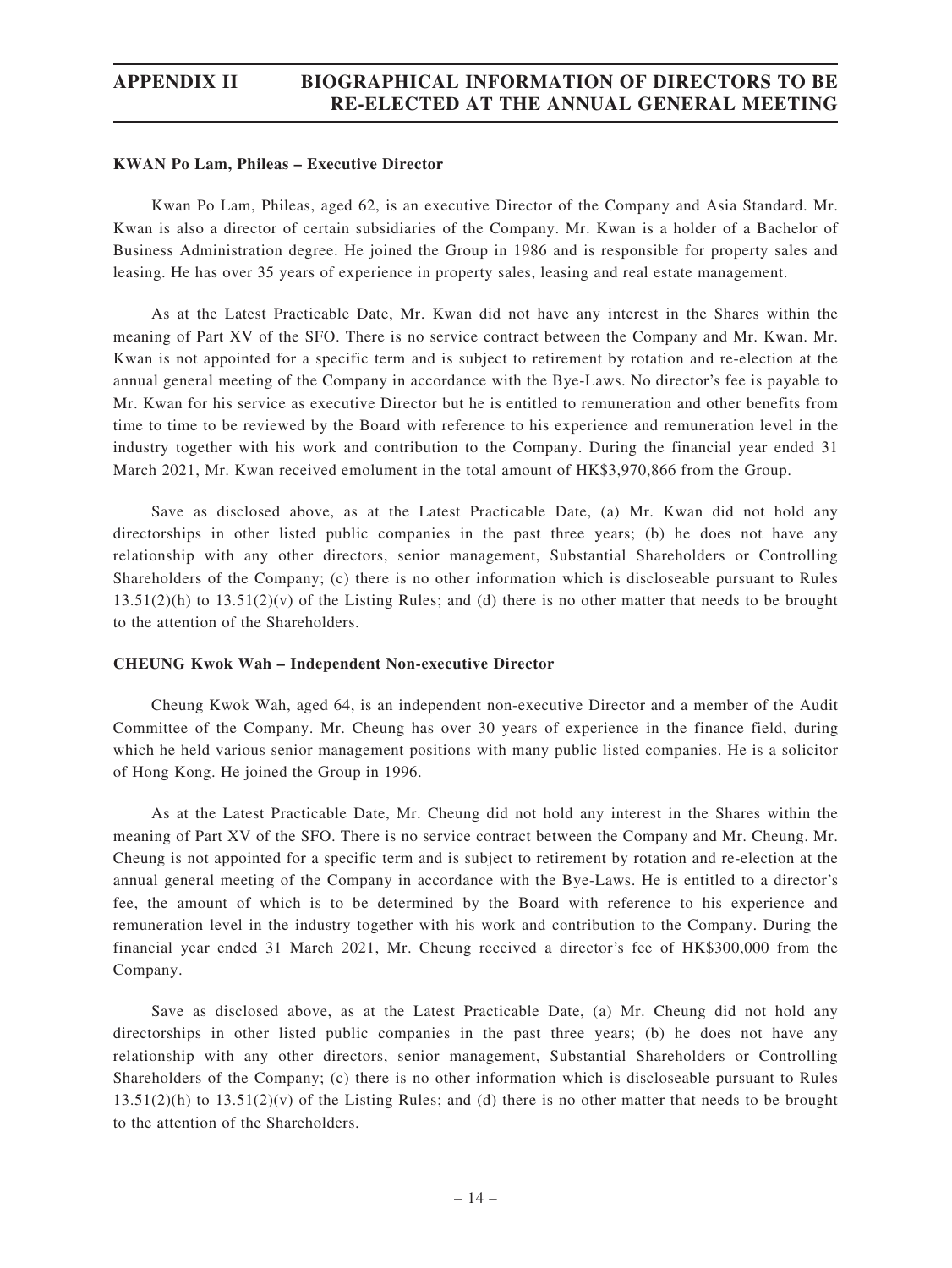# APPENDIX II BIOGRAPHICAL INFORMATION OF DIRECTORS TO BE RE-ELECTED AT THE ANNUAL GENERAL MEETING

#### LEUNG Wai Keung – Independent Non-executive Director

Leung Wai Keung, aged 58, is an independent non-executive Director and a member of the Audit Committee and the Remuneration Committee of the Company and Asia Standard. He is also an independent non-executive director and a member of the audit committee of AS Hotel. He joined the Group in 2021.

Mr. Leung is currently a Barrister-at-Law. He has about 10 years of experience in accounting and financial management in several firms and thereafter been practicing as a barrister since 1996. Mr. Leung is a member of The Hong Kong Institute of Certified Public Accountants, The Hong Kong Institute of Chartered Secretaries (''HKICS''), The Association of Chartered Certified Accountants, The Chartered Governance Institute ("CGI") and The Chartered Institute of Arbitrators ("CIArb"). He was admitted to the High Court of Hong Kong as a barrister in 1994. He holds a Master degree in Accounting and Finance from University of Lancaster and obtained a Bachelor of Laws from Manchester Metropolitan University. He was the President of HKICS in 2006 and the Chairman of the CIArb (East Asia Branch) in 2015/16 and 2016/17. Mr. Leung had sit on various statutory tribunals such as the Board of Review, the Guardianship Board and the Registration of Persons Tribunal. From 2012 to 2018, Mr. Leung also held the position as the Chairman of the Appeal Board for the Hotel and Guesthouse Accommodation, the Clubs (Safety of Premises) and Bedspace Apartments. From 27 June 2019 to 26 June 2021, Mr. Leung also held the position as a member of the Disciplinary Board Panel (Land Survey). Mr. Leung currently is the Chairman of the Appeal Tribunal (Buildings). On 1 July 2018, Mr. Leung was appointed as a Justice of the Peace by the Government.

As at the Latest Practicable Date, Mr. Leung did not hold any interest in the Shares within the meaning of Part XV of the SFO. There is no service contract between the Company and Mr. Leung. Mr. Leung is not appointed for a specific term and is subject to retirement by rotation and re-election at the annual general meeting of the Company in accordance with the Bye-Laws. He is entitled to a director's fee, the amount of which is to be determined by the Board with reference to his experience and remuneration level in the industry together with his work and contribution to the Company. During the financial year ended 31 March 2021, Mr. Leung received a total of director's fee of HK\$392,222 from the Group.

Save as disclosed above, as at the Latest Practicable Date, (a) Mr. Leung did not hold any directorships in other listed public companies in the past three years; (b) he does not have any relationship with any other directors, senior management, Substantial Shareholders or Controlling Shareholders of the Company; (c) there is no other information which is discloseable pursuant to Rules  $13.51(2)(h)$  to  $13.51(2)(v)$  of the Listing Rules; and (d) there is no other matter that needs to be brought to the attention of the Shareholders.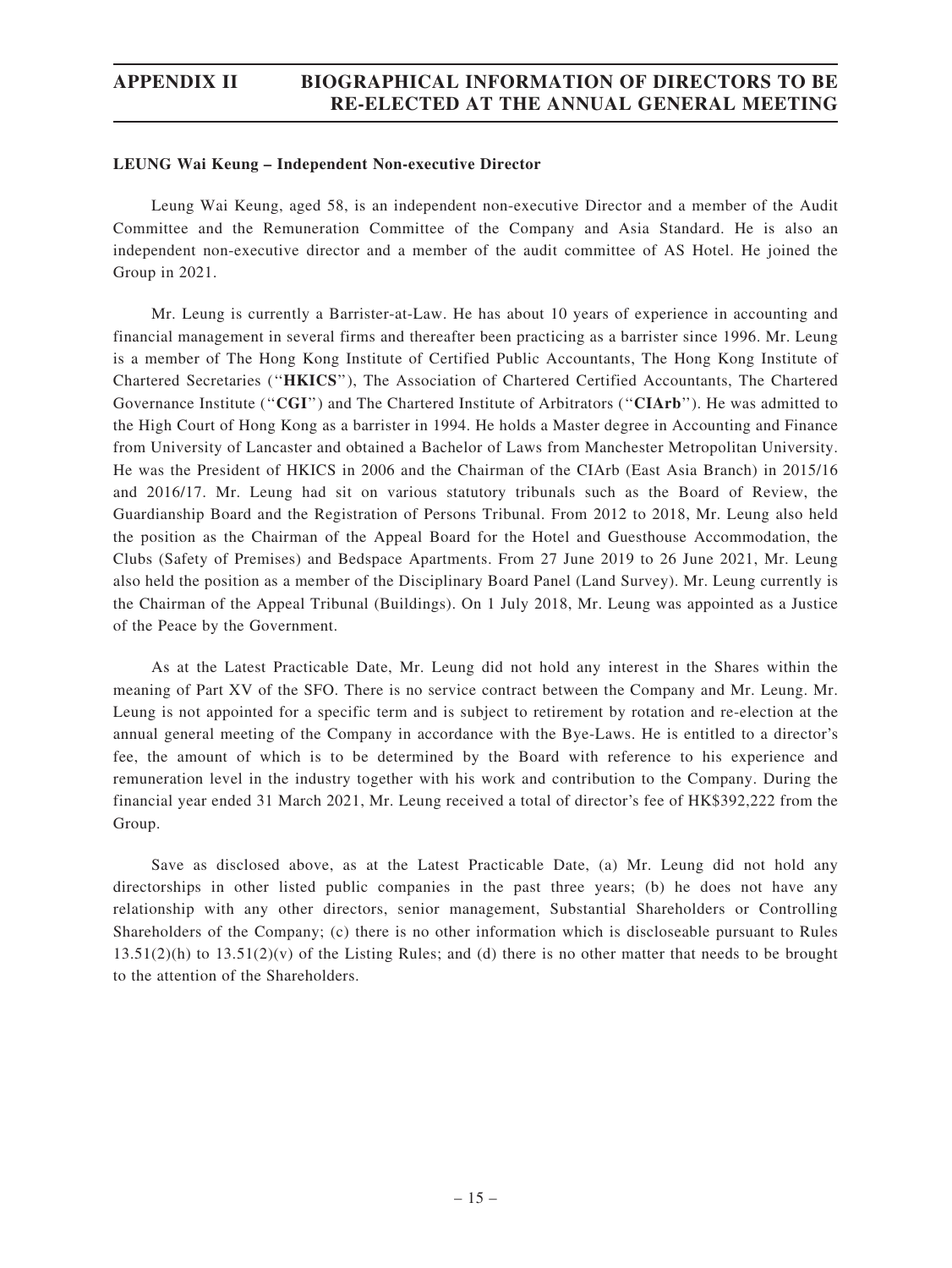

# **ASIA ORIENT HOLDINGS LIMITED 滙漢控股有限公司 \***

*(Incorporated in Bermuda with limited liability)*  **(Stock Code: 214)** 

### NOTICE OF ANNUAL GENERAL MEETING

NOTICE IS HEREBY GIVEN that the annual general meeting of the shareholders (the ''Shareholders'') of Asia Orient Holdings Limited (the ''Company'') will be held at Empire Grand Room, 1st Floor, Empire Hotel Hong Kong, 33 Hennessy Road, Wanchai, Hong Kong on Friday, 27 August 2021 at 11:00 a.m. for the purpose of considering and, if thought fit, passing the following resolutions (the ''Resolutions''):

- 1. To receive and consider the audited financial statements and the reports of the directors of the Company (the ''Directors'') and auditors for the year ended 31 March 2021;
- 2. To approve the payment of a final dividend for the year ended 31 March 2021 of HK3.6 cents per share of  $HK$0.10$  each (the "Share(s)") in the capital of the Company;
- 3. (a) To re-elect Mr. Poon Jing as an executive Director;
	- (b) To re-elect Mr. Kwan Po Lam, Phileas as an executive Director;
	- (c) To re-elect Mr. Cheung Kwok Wah as an independent non-executive Director;
	- (d) To re-elect Mr. Leung Wai Keung as an independent non-executive Director; and
	- (e) To authorise the board of Directors (the ''Board'') to fix the remuneration of the Directors;
- 4. To re-appoint PricewaterhouseCoopers as auditors for the ensuing year and to authorise the Board to fix their remuneration;

<sup>\*</sup> For identification purpose only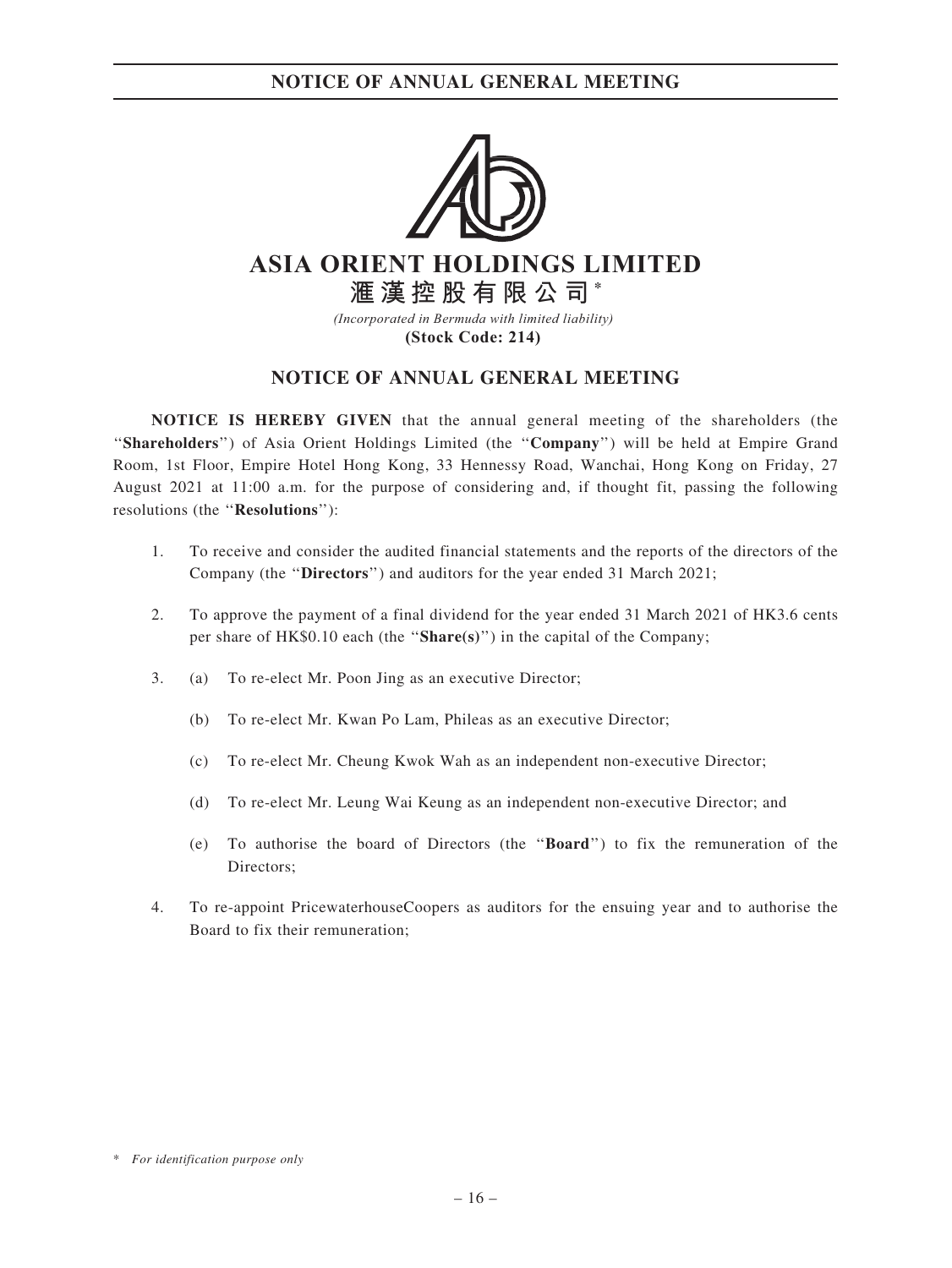5. As special business to consider and, if thought fit, pass with or without amendments, the following Resolutions as ordinary resolutions:

### A. ''THAT

- (a) subject to paragraph 5A(c) of this Resolution and without prejudice to Resolution 5C set out in the notice of this meeting (the ''Notice''), the Directors be and are generally and unconditionally authorised to exercise during the Relevant Period (as defined in paragraph 5A(d) of this Resolution) all the powers of the Company to issue, allot or otherwise deal with the Shares and to issue, allot or grant securities convertible into Shares or options, warrants or similar rights to subscribe for Shares or such convertible securities and to make or grant offers, agreements and options, which might require the exercise of such powers, subject to and in accordance with all applicable laws;
- (b) the approval in paragraph 5A(a) of this Resolution shall authorise the Directors during the Relevant Period to make or grant offers, agreements and options which might require the exercise of such power after the end of the Relevant Period;
- (c) the aggregate number of Shares to be allotted or agreed conditionally, or unconditionally, to be allotted (whether pursuant to an option or otherwise) by the Directors pursuant to the approval in paragraphs  $5A(a)$  and  $5A(b)$  of this Resolution, otherwise than pursuant to:
	- (i) a Rights Issue (as defined in paragraph 5A(d) of this Resolution);
	- (ii) the exercise of rights of subscription or conversion under the terms of any securities or notes for the time being in force which are convertible into Shares;
	- (iii) the exercise of subscription or conversion right under the terms of any warrants of the Company or any option granted under any share option scheme or similar arrangement for the time being adopted for the grant or issue to officers and/or employees of the Company and/or any of its subsidiaries of options to subscribe for or rights to acquire Shares; and
	- (iv) any scrip dividend or similar arrangement providing for the allotment of Shares in lieu of the whole or part of a dividend on Shares in accordance with the bye-laws of the Company (the "Bye-Laws");

shall not exceed 20 per cent of the number of Shares in issue at the date of passing of this Resolution and the said approval shall be limited accordingly;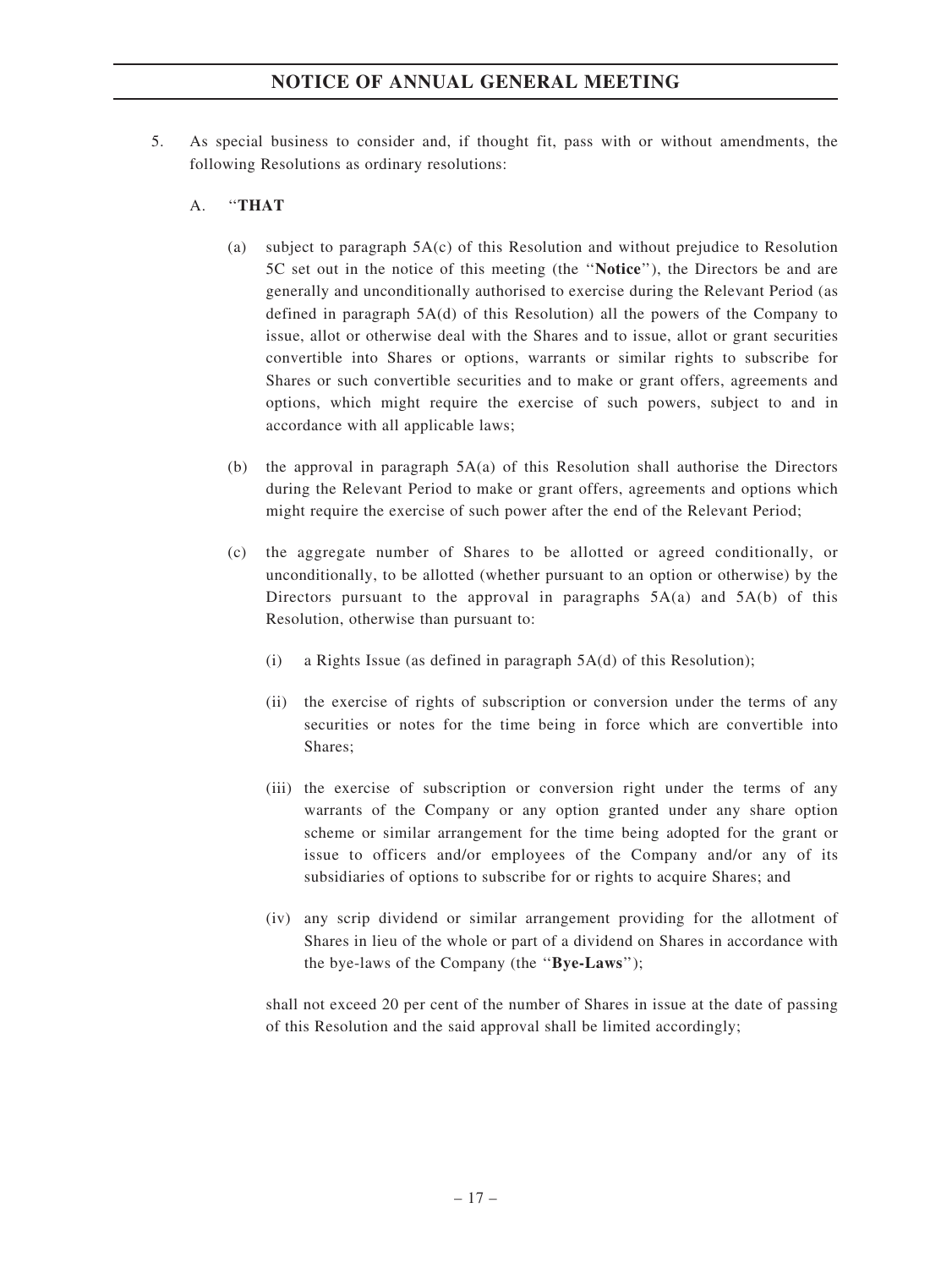(d) for the purpose of this Resolution:

''Relevant Period'' means the period from the passing of this Resolution until whichever is the earliest of:

- (i) the conclusion of the next annual general meeting of the Company; or
- (ii) the expiration of the period within which the next annual general meeting of the Company is required by the Bye-Laws or any applicable laws of Bermuda to be held; or
- (iii) the revocation or variation of the authority given under this Resolution by an ordinary resolution of the Shareholders in general meeting.

"Rights Issue" means the allotment, issue or grant of Shares pursuant to an offer of Shares open for a period fixed by the Directors made to holders of Shares whose names appear on the register of members of the Company on a fixed record date in proportion to their then holdings of such Shares (subject to such exclusions or other arrangements as the Directors may deem necessary or expedient in relation to fractional entitlements or having regard to any restrictions or obligations under the laws of, or the requirements of any recognised regulatory body or any stock exchange in, or in any territory outside, Hong Kong).''

### B. ''THAT

- (a) subject to paragraph 5B(b) of this Resolution, the Directors be and are generally and unconditionally authorised to exercise during the Relevant Period (as defined in paragraph  $5B(c)$  of this Resolution) all powers of the Company to repurchase Shares listed on The Stock Exchange of Hong Kong Limited (the ''Stock Exchange") or any other stock exchange on which the securities of the Company may be listed and recognised by the Securities and Futures Commission of Hong Kong and the Stock Exchange under The Codes on Takeovers and Mergers and Share Buy-backs, for this purpose subject to and in accordance with all applicable laws and the requirements of the Rules Governing the Listing of Securities on the Stock Exchange or that of any other stock exchange as amended from time to time;
- (b) the aggregate number of Shares to be repurchased or agreed conditionally or unconditionally to be repurchased by the Company pursuant to paragraph  $5B(a)$  of this Resolution during the Relevant Period shall not exceed 10 per cent of the number of Shares in issue at the date of passing of this Resolution and approvals granted under paragraph 5B(a) of this Resolution shall be limited accordingly;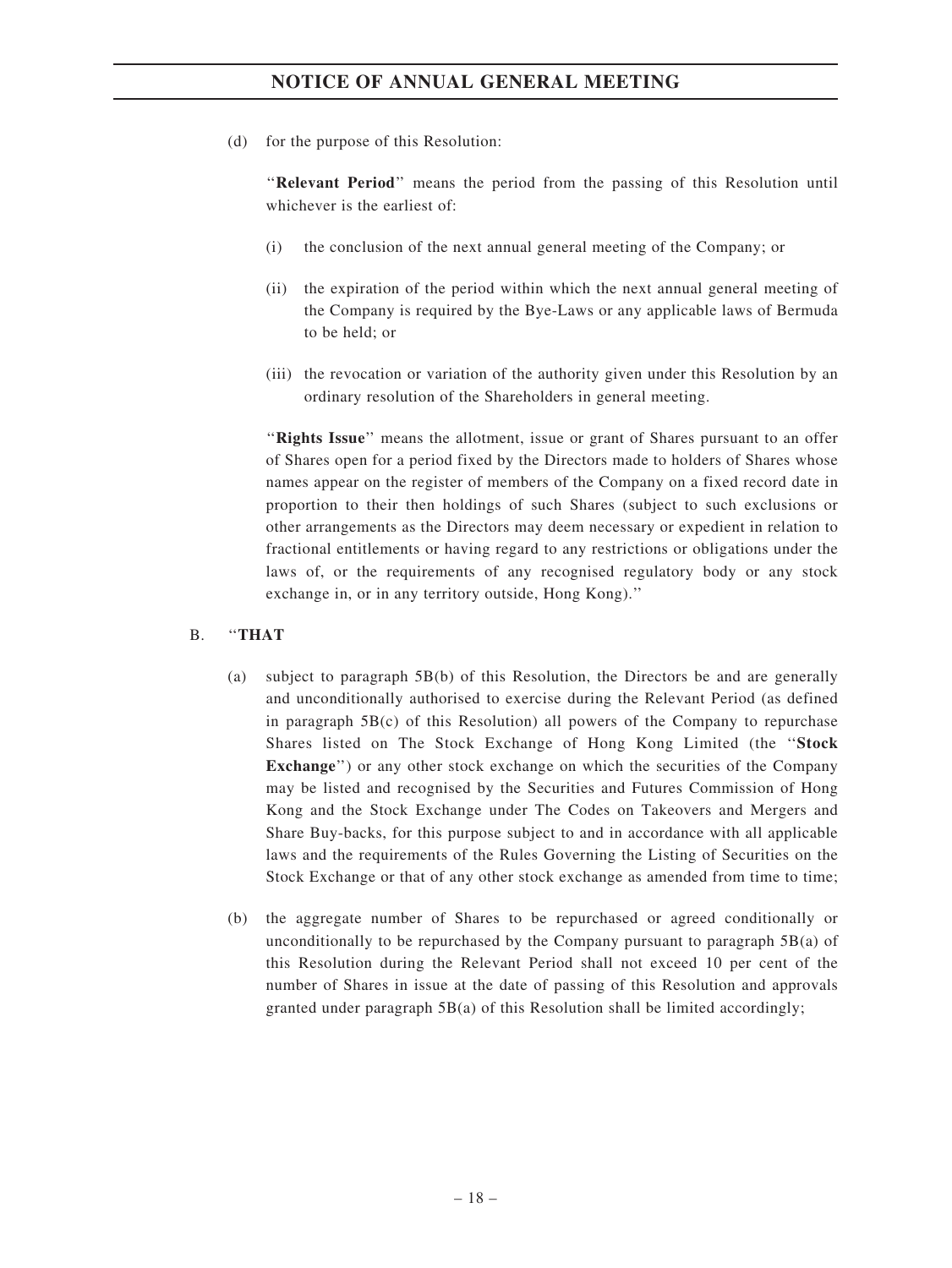(c) for the purpose of this Resolution:

''Relevant Period'' means the period from the passing of this Resolution until whichever is the earliest of:

- (i) the conclusion of the next annual general meeting of the Company; or
- (ii) the expiration of the period within which the next annual general meeting of the Company is required by the Bye-Laws or any applicable laws of Bermuda to be held; or
- (iii) the revocation or variation of the authority given under this Resolution by way of an ordinary resolution of the Shareholders in general meeting.''
- C. ''THAT conditional upon Resolutions 5A and 5B in the Notice of which this Resolution forms part being passed, the aggregate number of Shares that may be allotted or agreed conditionally or unconditionally to be allotted (whether pursuant to an option or otherwise) by the Directors pursuant to and in accordance with the approval given in Resolution 5A set out in the Notice be and is hereby increased and extended by the addition of the aggregate number of Shares which may be repurchased by the Company pursuant to and in accordance with the approval given in Resolution 5B set out in the Notice provided that such amount shall not exceed the aggregate number of Shares repurchased pursuant to the said Resolution 5B and the said approval shall be limited accordingly.''
- 6. As special business to consider and, if thought fit, pass with or without amendments, the following Resolutions as ordinary resolutions:

### A. ''THAT

(a) subject to (i) paragraph 6A(c) of this Resolution; and (ii) the passing of resolution 5A (''Asia Standard Resolution 5A'') as set out in the notice dated 29 July 2021 convening the annual general meeting of Asia Standard International Group Limited ("Asia Standard") to be held on 27 August 2021 (the "Asia Standard AGM Notice'') and without prejudice to Resolution 6B set out in the Notice, the directors of Asia Standard (the ''Asia Standard Directors'') be and are generally and unconditionally authorised to exercise during the Relevant Period (as defined in paragraph 6A(d) of this Resolution) all the powers of Asia Standard to issue, allot or otherwise deal with shares of HK\$0.01 each in the capital of Asia Standard (the ''Asia Standard Shares'') and to issue, allot or grant securities convertible into Asia Standard Shares or options, warrants or similar rights to subscribe for any Asia Standard Shares or such convertible securities and to make or grant offers, agreements and options (including bonds, warrants, and debentures convertible into Asia Standard Shares) which might require the exercise of such powers, subject to and in accordance with all applicable laws;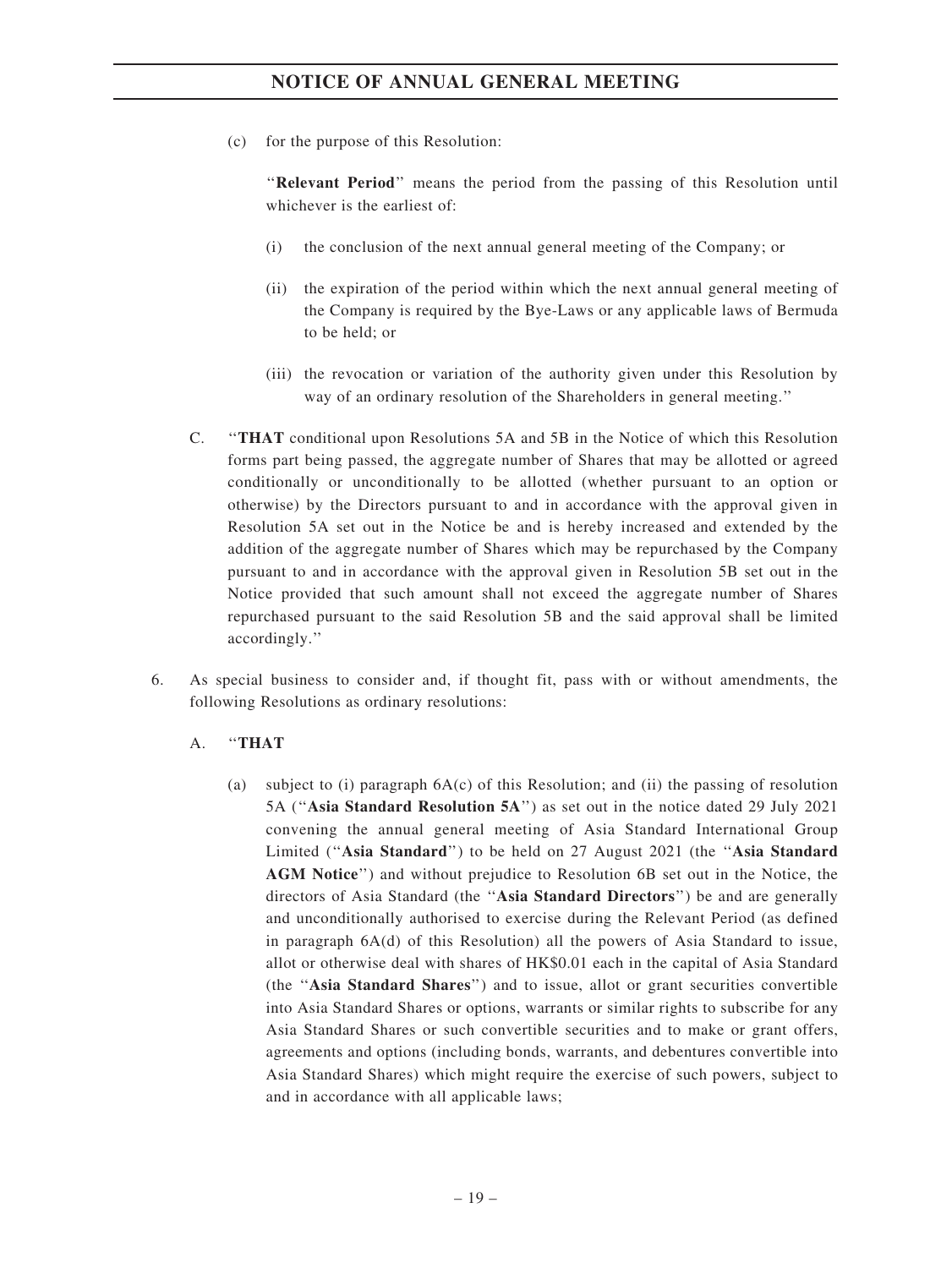- (b) the approval in paragraph  $6A(a)$  of this Resolution shall authorise the Asia Standard Directors during the Relevant Period to make or grant offers, agreements and options which would or might require the exercise of such power after the end of the Relevant Period;
- (c) the aggregate number of Asia Standard Shares to be allotted or agreed conditionally or unconditionally to be allotted (whether pursuant to an option or otherwise) by the Asia Standard Directors pursuant to the approval in paragraphs  $6A(a)$  and  $6A(b)$  of this Resolution, otherwise than pursuant to:
	- (i) a Rights Issue (as defined in paragraph 6A(d) of this Resolution);
	- (ii) the exercise of rights of subscription or conversion under the terms of any securities or notes for the time being in force which are convertible into Asia Standard Shares;
	- (iii) the exercise of subscription or conversion right under the terms of any warrants of Asia Standard or any option granted under any share option scheme or similar arrangement for the time being adopted for the grant or issue to officers and/or employees of Asia Standard and/or any of its subsidiaries of options to subscribe for or rights to acquire Asia Standard Shares; and
	- (iv) any scrip dividend or similar arrangement providing for the allotment of Asia Standard Shares in lieu of the whole or part of a dividend on Asia Standard Shares in accordance with the bye-laws of Asia Standard (the ''Asia Standard Bye-Laws'');

shall not exceed 20 per cent of the share capital of Asia Standard in issue at the date of passing of this Resolution and the said approval shall be limited accordingly;

(d) for the purpose of this Resolution:

''Relevant Period'' means the period from the passing of this Resolution until whichever is the earliest of:

- (i) the conclusion of the next annual general meeting of Asia Standard; or
- (ii) the expiration of the period within which the next annual general meeting of Asia Standard is required by the Asia Standard Bye-Laws or any applicable laws of Bermuda to be held; or
- (iii) the revocation or variation of the authority given under Asia Standard Resolution 5A by an ordinary resolution of the shareholders of Asia Standard in general meeting.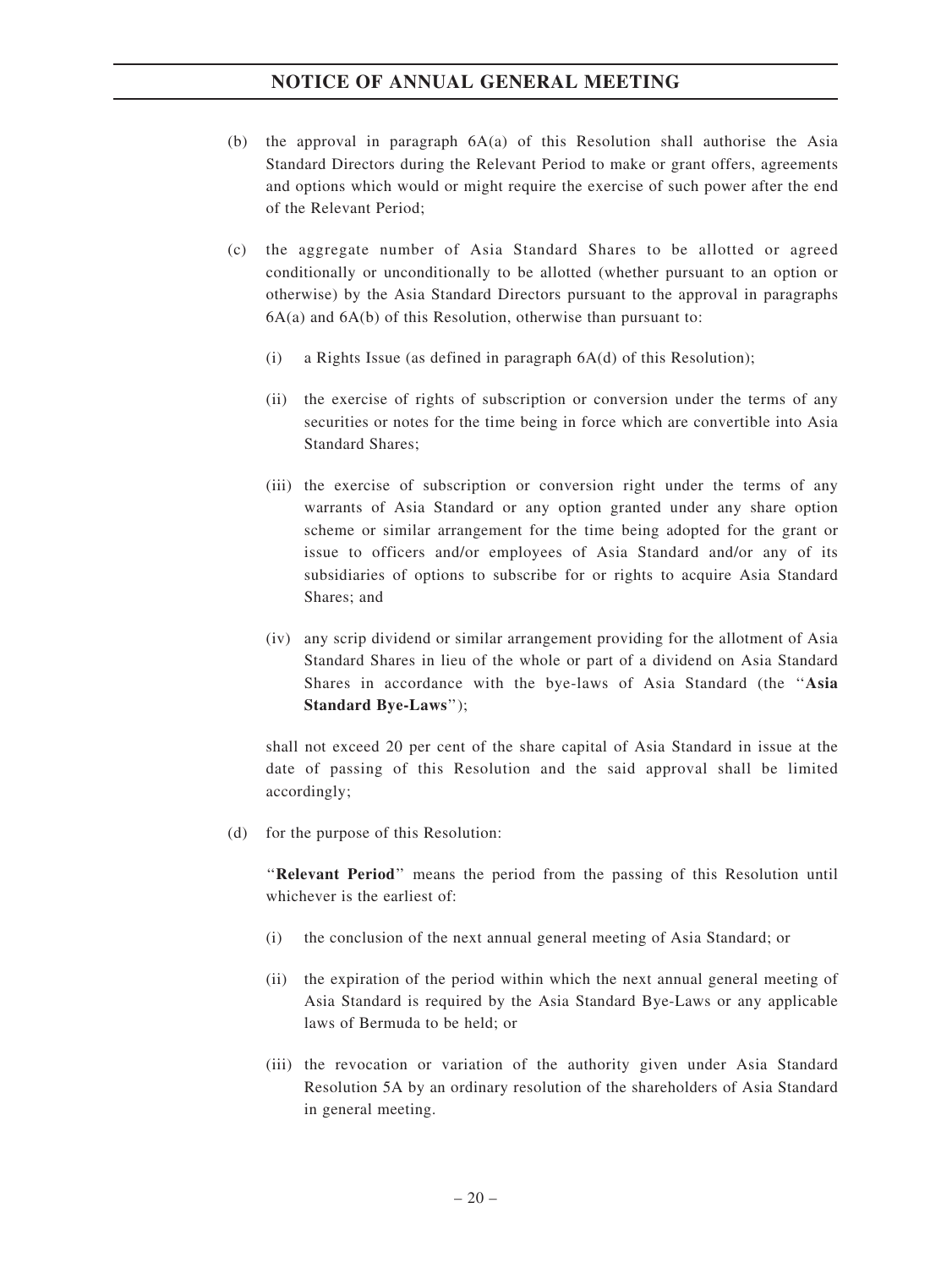"Rights Issue" means the allotment, issue or grant of Asia Standard Shares pursuant to an offer of Asia Standard Shares open for a period fixed by the Asia Standard Directors made to holders of Asia Standard Shares whose names appear on the register of members of Asia Standard on a fixed record date in proportion to their then holdings of such Asia Standard Shares (subject to such exclusions or other arrangements as the Asia Standard Directors may deem necessary or expedient in relation to fractional entitlements or having regard to any restrictions or obligations under the laws of, or the requirements of any recognised regulatory body or any stock exchange in, or in any territory outside, Hong Kong).''

- B. ''THAT subject to the passing of (a) Resolution 6A in the Notice of which this Resolution forms part; and (b) Asia Standard Resolution 5A and resolution 5B (''Asia Standard Resolution 5B'') as set out in the Asia Standard AGM Notice, the aggregate number of Asia Standard Shares that may be allotted or agreed conditionally or unconditionally to be allotted (whether pursuant to an option or otherwise) by the Asia Standard Directors pursuant to and in accordance with the approval given in Resolution 6A set out in the Notice be and is hereby increased and extended by the addition of the aggregate number of Asia Standard Shares which may be repurchased by Asia Standard pursuant to and in accordance with the approval given in Asia Standard Resolution 5B provided that such amount shall not exceed the aggregate number of Asia Standard Shares repurchased pursuant to the said Asia Standard Resolution 5B and the said approval shall be limited accordingly.''
- 7. As special business to consider and, if thought fit, pass with or without amendments, the following Resolutions as ordinary resolutions:
	- A. ''THAT
		- (a) subject to (i) paragraph  $7A(c)$  of this Resolution; (ii) the passing of resolution 6A (''Asia Standard Resolution 6A'') as set out in the Asia Standard AGM Notice; and (iii) the passing of resolution  $5A$  ("AS Hotel Resolution  $5A$ ") as set out in the notice dated 29 July 2021 convening the annual general meeting of Asia Standard Hotel Group Limited ("AS Hotel") to be held on 27 August 2021 (the "AS Hotel AGM Notice'') and without prejudice to Resolution 7B set out in the Notice, the directors of AS Hotel (the "AS Hotel Directors") be and are generally and unconditionally authorised to exercise during the Relevant Period (as defined in paragraph 7A(d) of this Resolution) all the powers of AS Hotel to issue, allot or otherwise deal with shares of HK\$0.02 each in the capital of AS Hotel (the ''AS Hotel Shares'') and to issue, allot or grant securities convertible into AS Hotel Shares or options, warrants or similar rights to subscribe for any AS Hotel Shares or such convertible securities and to make or grant offers, agreements and options (including bonds, warrants, and debentures convertible into AS Hotel Shares) which might require the exercise of such powers, subject to and in accordance with all applicable laws;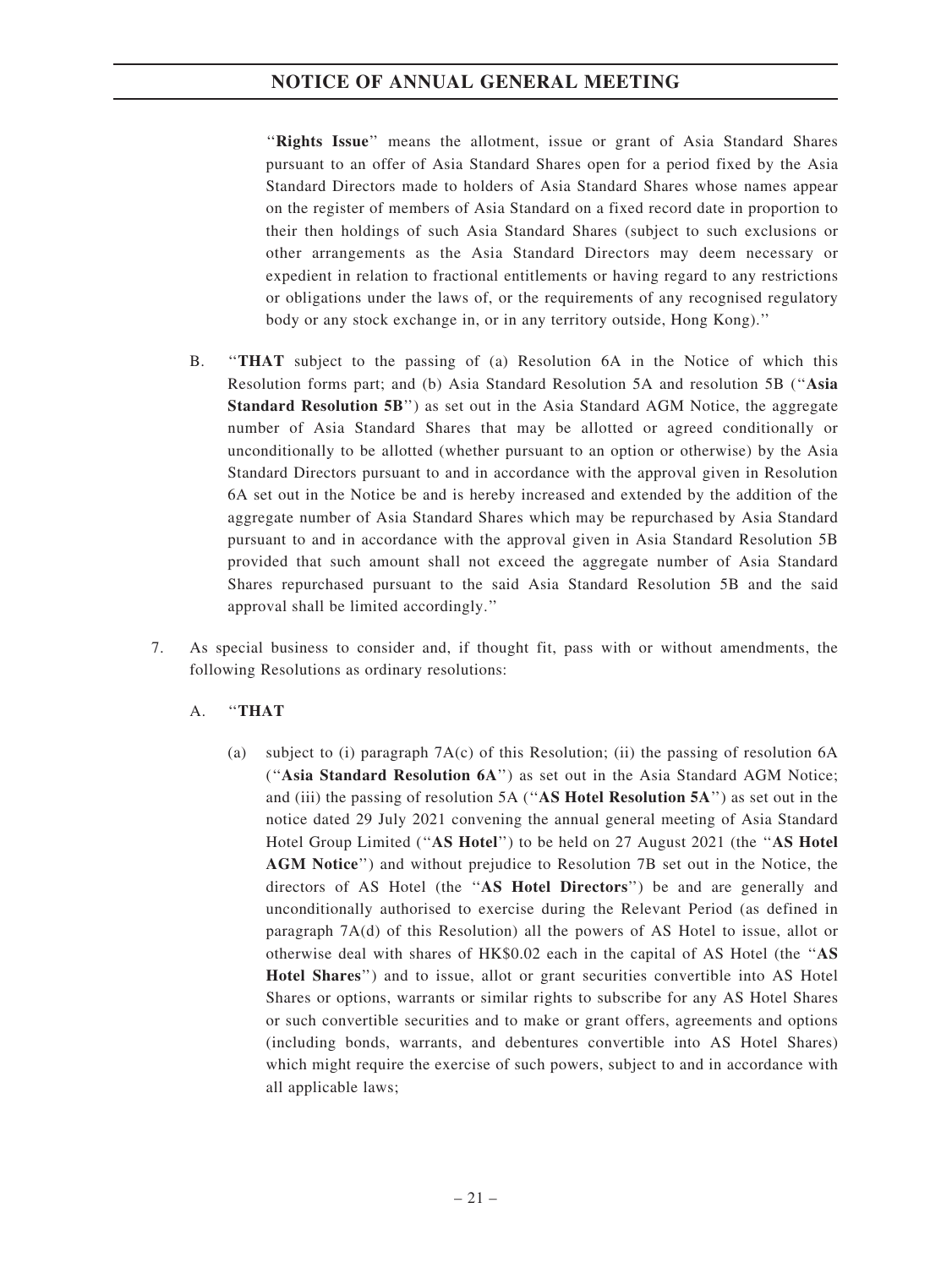- (b) the approval in paragraph 7A(a) of this Resolution shall authorise the AS Hotel Directors during the Relevant Period to make or grant offers, agreements and options which would or might require the exercise of such power after the end of the Relevant Period;
- (c) the aggregate number of AS Hotel Shares to be allotted or agreed conditionally or unconditionally to be allotted (whether pursuant to an option or otherwise) by the AS Hotel Directors pursuant to the approval in paragraphs 7A(a) and 7A(b) of this Resolution, otherwise than pursuant to:
	- (i) a Rights Issue (as defined in paragraph 7A(d) of this Resolution);
	- (ii) the exercise of rights of subscription or conversion under the terms of any securities or notes for the time being in force which are convertible into AS Hotel Shares;
	- (iii) the exercise of subscription or conversion right under the terms of any warrants of AS Hotel or any option granted under any share option scheme or similar arrangement for the time being adopted for the grant or issue to officers and/or employees of AS Hotel and/or any of its subsidiaries of options to subscribe for or rights to acquire AS Hotel Shares; and
	- (iv) any scrip dividend or similar arrangement providing for the allotment of AS Hotel Shares in lieu of the whole or part of a dividend on AS Hotel Shares in accordance with the bye-laws of AS Hotel (the "AS Hotel Bye-Laws");

shall not exceed 20 per cent of the share capital of AS Hotel in issue at the date of passing of this Resolution and the said approval shall be limited accordingly;

(d) for the purpose of this Resolution:

''Relevant Period'' means the period from the passing of this Resolution until whichever is the earliest of:

- (i) the conclusion of the next annual general meeting of AS Hotel; or
- (ii) the expiration of the period within which the next annual general meeting of AS Hotel is required by the AS Hotel Bye-Laws or any applicable laws of Bermuda to be held; or
- (iii) the revocation or variation of the authority given under AS Hotel Resolution 5A by an ordinary resolution of the shareholders of AS Hotel in general meeting.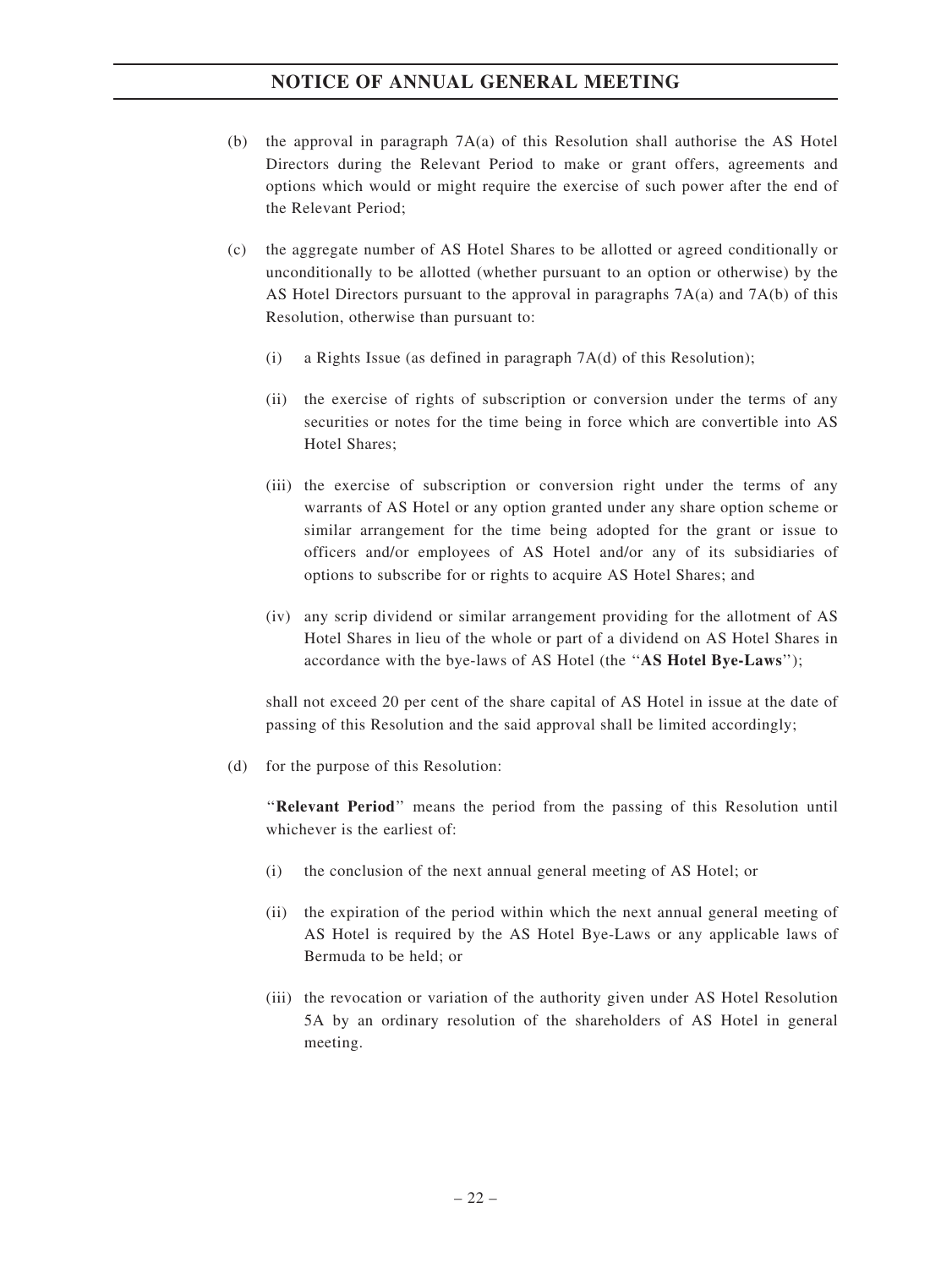''Rights Issue'' means the allotment, issue or grant of AS Hotel Shares pursuant to an offer of AS Hotel Shares open for a period fixed by the AS Hotel Directors made to holders of AS Hotel Shares whose names appear on the register of members of AS Hotel on a fixed record date in proportion to their then holdings of such AS Hotel Shares (subject to such exclusions or other arrangements as the AS Hotel Directors may deem necessary or expedient in relation to fractional entitlements or having regard to any restrictions or obligations under the laws of, or the requirements of any recognised regulatory body or any stock exchange in, or in any territory outside, Hong Kong).''

B. ''THAT subject to the passing of (a) Resolution 7A in the Notice of which this Resolution forms part; (b) resolution 6B as set out in the Asia Standard AGM Notice; and (c) AS Hotel Resolution 5A and resolution 5B (''AS Hotel Resolution 5B'') as set out in the AS Hotel AGM Notice, the aggregate number of AS Hotel Shares that may be allotted or agreed conditionally or unconditionally to be allotted (whether pursuant to an option or otherwise) by the AS Hotel Directors pursuant to and in accordance with the approval given in Resolution 7A set out in the Notice be and is hereby increased and extended by the addition of the aggregate number of AS Hotel Shares which may be repurchased by AS Hotel pursuant to and in accordance with the approval given in AS Hotel Resolution 5B provided that such amount shall not exceed the aggregate number of AS Hotel Shares repurchased pursuant to the said AS Hotel Resolution 5B and the said approval shall be limited accordingly.''

> By Order of the Board Asia Orient Holdings Limited Tung Kwok Lui Company Secretary

Hong Kong, 29 July 2021

Registered Office: Victoria Place 5th Floor 31 Victoria Street Hamilton HM 10 Bermuda

Head office and principal place of business in Hong Kong: 30th Floor YF Life Tower 33 Lockhart Road Wanchai Hong Kong